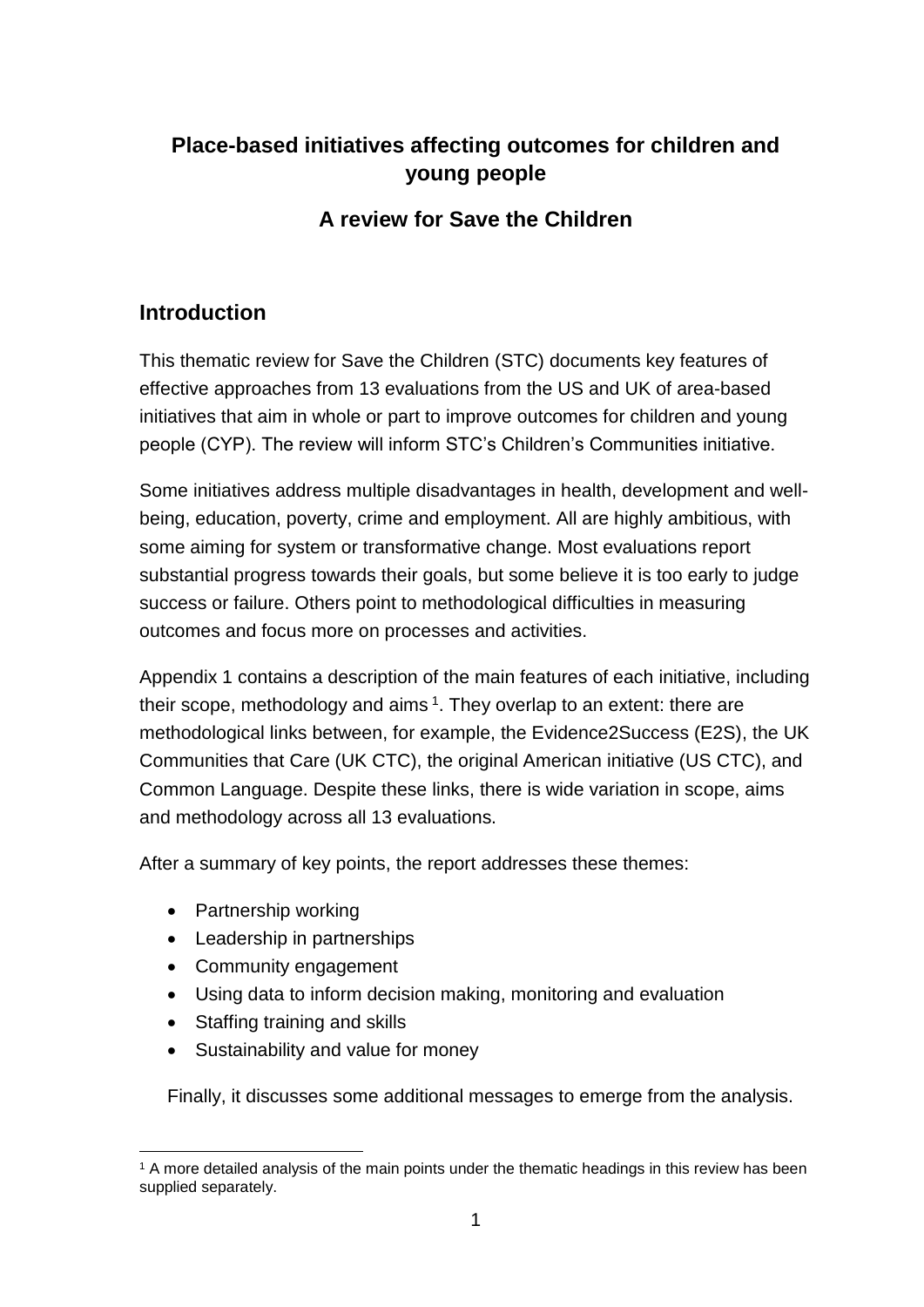## **Key Points**

These initiatives are ambitious in scope and scale. Tackling multiple and severe disadvantage requires **collaboration** and a **whole systems** approach. The key to success is to create and sustain **a shared vision** and set of priorities that agencies, and importantly people in target communities, agree upon.

The benefits of successful collaboration include: increased resources, expertise, integrated planning and delivery, and improved outcomes for people, particularly those in the most deprived communities. The risks include: professional barriers, reluctance to share information, unclear accountability and competing organisational priorities. Initiatives in areas with a history of collaborative working will make quicker progress.

**Leadership** in partnerships requires different and high level skills, notably influencing and negotiation, which take account of professional and organisational boundaries, to facilitate cross-cultural working. It can be found at different levels, including with those involved in coordinating joint provision.

**Community involvement** is critically important in ensuring success, but often hard to achieve in more disadvantaged communities. Involving and training individuals from community groups can help to overcome resistance and inertia.

Organisations can make good use of **data** and evidence to inform decision making and to monitor and evaluate progress. Community groups and professionals gain skills and insights from shared data collection, analysis and interpretation. Some initiatives faced challenges in analysing data from different sources and at different spatial and temporal levels.

Staff **training** in partnership and team working improves collaboration and reduces the impact of professional boundaries, but can be expensive. The role of **project coordinators** is very important: they can engage in multiple operational and strategic tasks, such as project planning, governance, and resource management, and grow into leadership roles.

Some initiatives had concerns about longer term **sustainability of funding**. Given time and sufficient skills and data, it is possible, although difficult, to come to broad and indicative conclusions about the **value for money** of interventions. But precise measurement of costs and social value in multiple programmes is unlikely.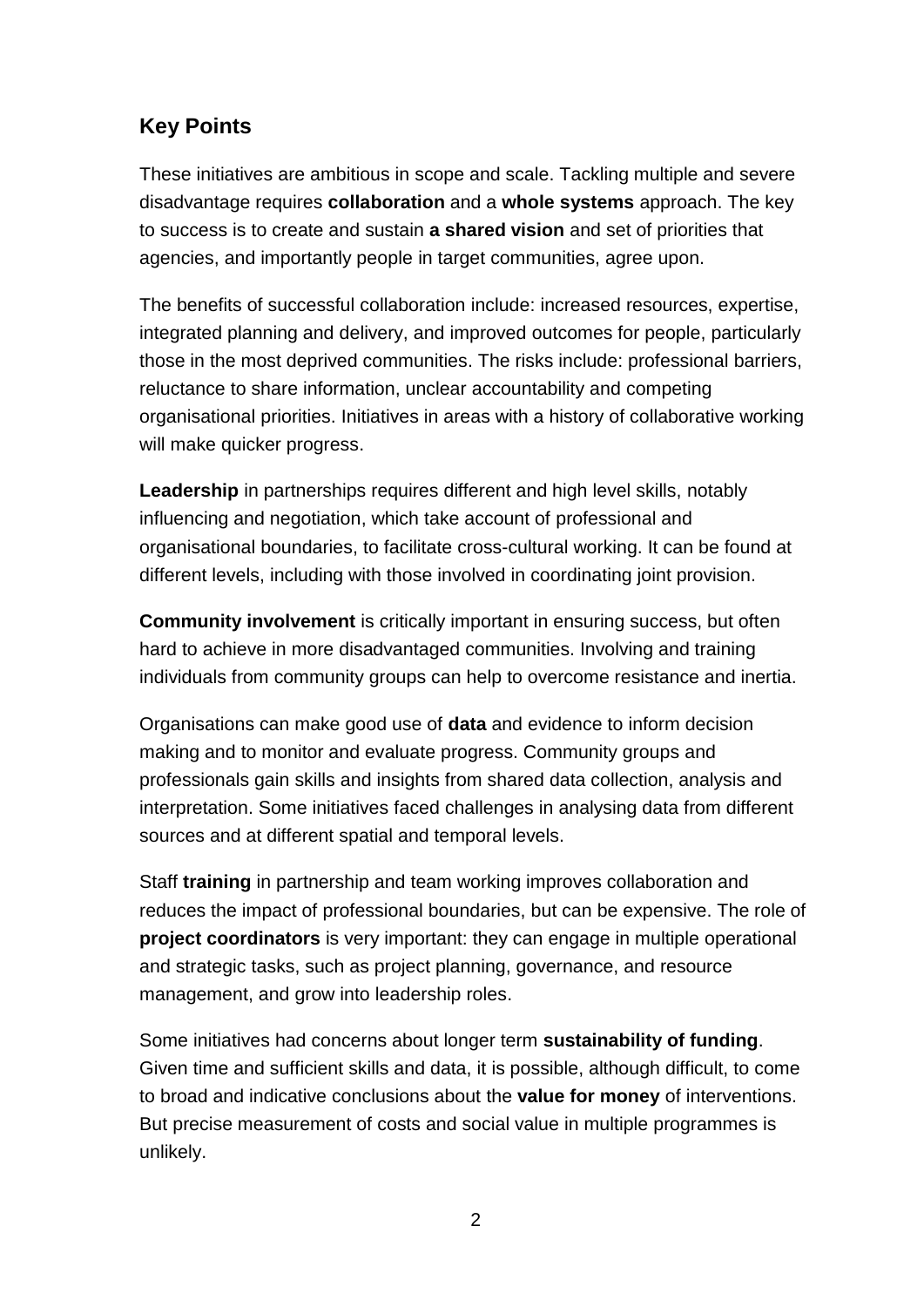Achieving progress in reducing disadvantage takes **time**. Continuity of personnel helps to sustain skills and momentum. But it is important to be realistic and **manage stakeholders' expectations** about what can be achieved.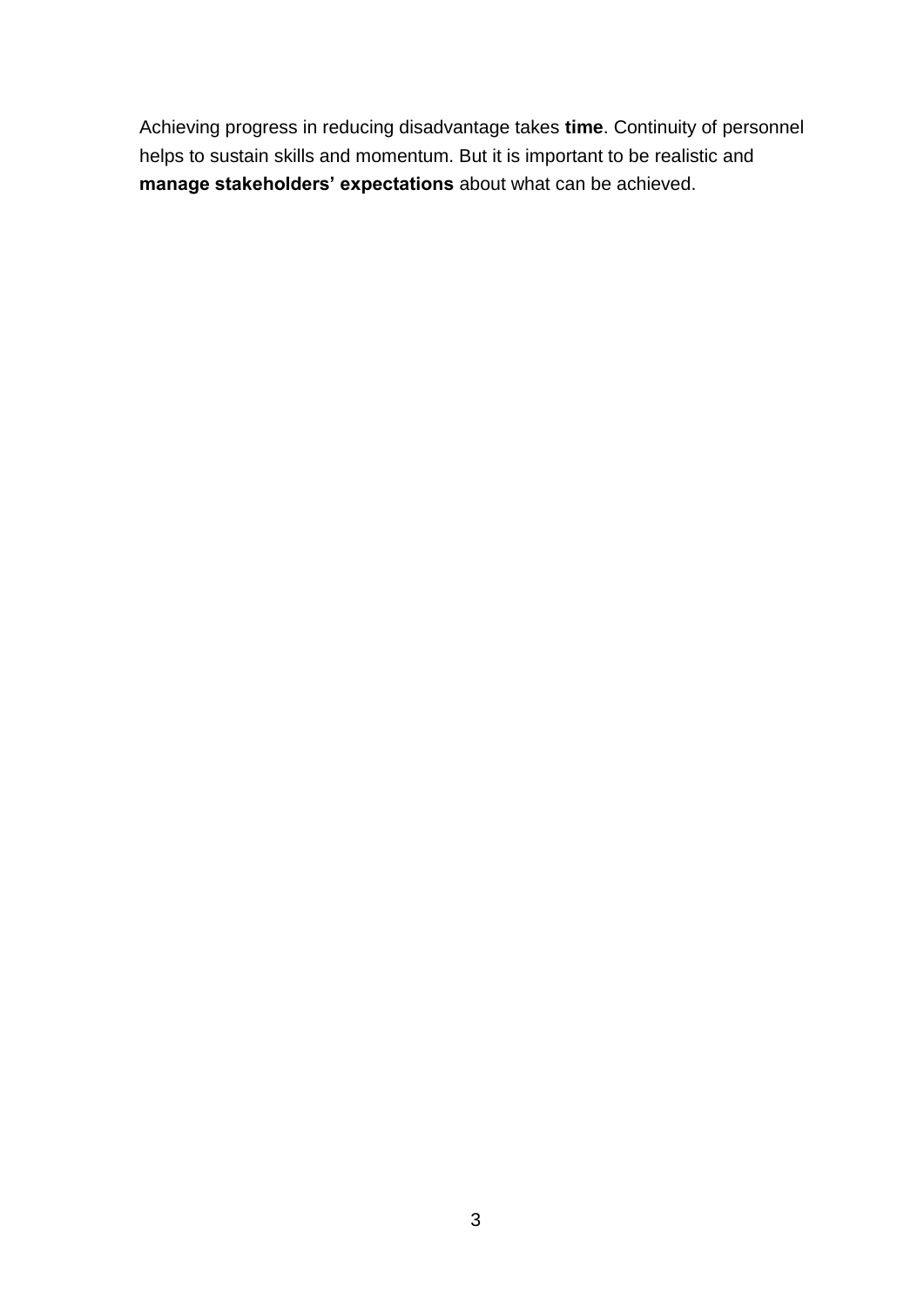## **Partnership working**

All of these area- or sector-based initiatives are predicated upon some form of collaboration – between professionals, between tiers of government agencies, between public and private/voluntary and importantly between agencies and communities. Partnership working is an essential approach in addressing multifaceted disadvantage:

"*The complex nature of most social problems belies the idea that any single program or organization, however well managed and funded, can singlehandedly create lasting large-scale change*." (Channelling Change, p1).

Partnership working brings significant benefits. It can:

- *bring greater expertise* to interrelated issues or problems. In the Promise Neighborhoods program, a fluid and changing set of between 12 and 60 partner bodies (but which always includes schools and local school districts) provides solutions to help the neighbourhoods achieve their ambition of 'cradle to career' care.
- *improve working practice.* The Children's Trust Pathfinders (CTP) have enabled more coordinated provision through key worker professionals, whom CYP and parents/carers felt better met their needs (para. 203). They also enabled:
	- $\circ$  'problem resolution' rapid response to social and mental health problems of CYP and families;
	- $\circ$  'signposting' referring families to a wide network of services;
	- $\circ$  'gatekeeping' diverting families away from over-worked social and health services (para. 228); and
- *improve outcomes*. Education Action Zone (EAZ) partnerships have fostered collaboration between schools and a variety of organisations, professionals and community groups to improve pupil attendance and behaviour and reduce disaffection, all of which directly affect educational attainment in deprived areas (p29).
- *change cultures*. The E2S evaluation identified a discernible 'culture shift' within the area partnership that will in likelihood lead to enhanced well-being for CYP. Similarly, the CTP evaluation notes that working 'more closely together' is not necessarily about new configurations of the workforce; it is at least as much about a new culture or way of working (para. 233).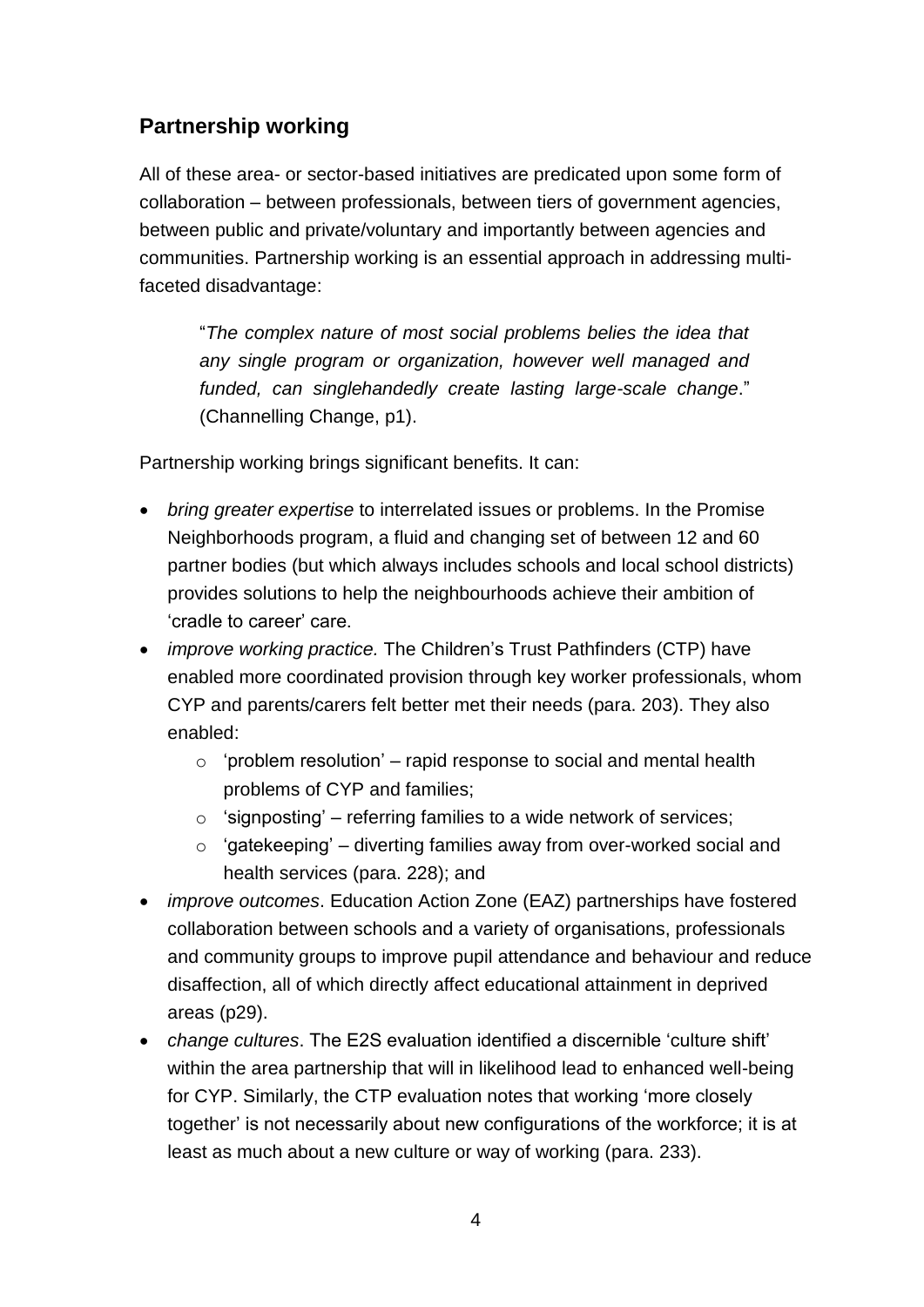Crucially, partnership working has the potential to marshal resources from different people, places and organisations to make a greater impact on reducing disadvantage. Some evaluations suggest that collaboration has the greatest effect on reducing disadvantage among the most deprived groups. The US CTC program, for example, seeks to harness community action to prevent adolescents from engaging in behaviour injurious to their health. In comparing CTC areas with control areas, it notes that:

*"CTC affects prevention system transformation in the presence of community diversity, that is, in communities with high poverty and high minority adolescent populations. These two characteristics of communities appear to dampen prevention system transformation in control communities when compared to CTC communities. This suggests a potential role of CTC in helping disadvantaged communities achieve prevention goals and reduce adolescent health and behavior problems*." (USCTC, p4)

Similarly, the CTP evaluation notes that the examples of improvements for individual children and their families provided in the 2006 survey were often about specific children with complex and varied needs, which required the support of more than one professional (para. 251).

### **Shared vision**

The aim of any collaboration is to achieve shared objectives. A central theme in these evaluations is how initiatives have fostered what the US CTC describes as the main elements of partnership working: networking, information exchange, coordination of activities, and sharing of resources within communities, leading to

"*broad support and shared responsibility for community-based initiatives, reduced duplication and fragmentation of community resources, more interagency cooperation, and improved implementation and sustainability of system change*" (p4).

This is not always straightforward. As the EDCI evaluation notes

"*There are times when the desires of the community and partners may not align with EDCI's priorities, and vice versa. To achieve its mission, EDCI must reach consensus with stakeholders through open communication, flexibility, and identifying common ground*. (p7)"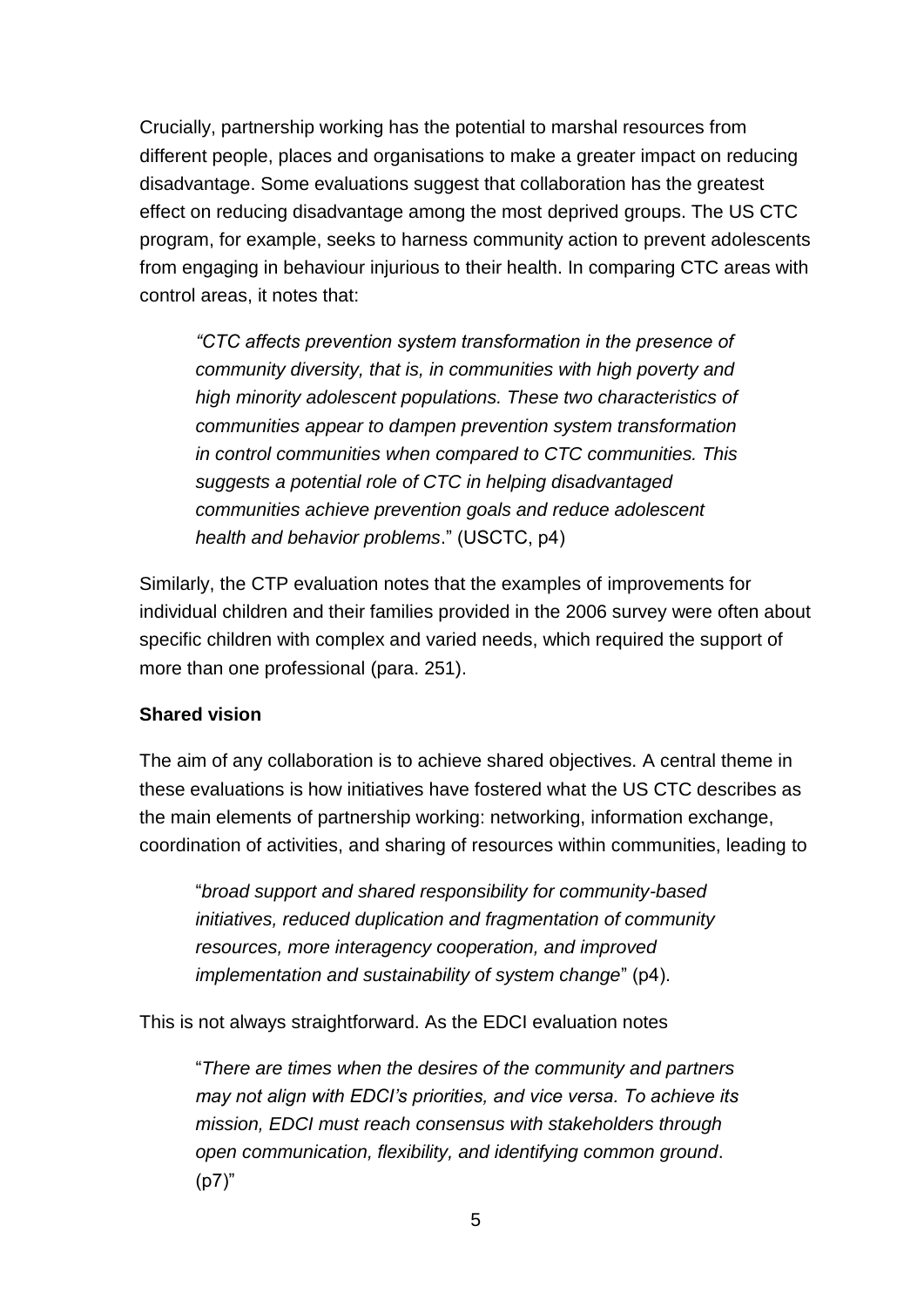Developing a shared vision may mean that even experienced professionals should seek opportunities to learn different approaches, which they can then pass on. For example, the EAZ evaluation reports that one zone researched how it could bring about improvement in teaching and learning by focusing on how children learn, improve their behaviour, and develop self-esteem. To achieve this, a group of headteachers and lead teachers from six schools visited programmes in the USA. They became the key staff who delivered the cross-phase training for the 'Challenging Education' programme to teaching staff, teaching assistants, governors and LEA staff (p32).

Evaluations from the UK and the USA point to similar findings on partnerships, both in terms of their benefits and their drawbacks. The US Impact in Place evaluation, for example, notes that:

*"Place-based approaches often function as collaboratives, drawing together disparate resources, organizations, and leaders, all with the intention of driving results in a particular location . . . placebased approaches can connect the work of individual organizations through a shared agenda and a set of metrics that will be used to gauge progress and hold organizations accountable"* (p9)

However, it also notes that creating a common agenda and shared measurement system represent a 'sharp deviation' from how most organisations and their funders operate. Pressure to obtain and justify funding at an organisational level leads to a 'flawed approach', because communities' problems are complex and multi-faceted, beyond the capacity of any single organisation to solve on its own.

#### **Overcoming problems in collaboration**

The difficulties include:

• *professional boundaries.* Professionals from different groups may not always communicate well or trust others enough to engage in effective collaboration. In particular, as the Common Language and CTP evaluations report, professionals (and some young people) may be reluctant to share information:

"*successful information sharing is as much about building professional relationships as written procedures and technology systems*" (CTP, para. 176).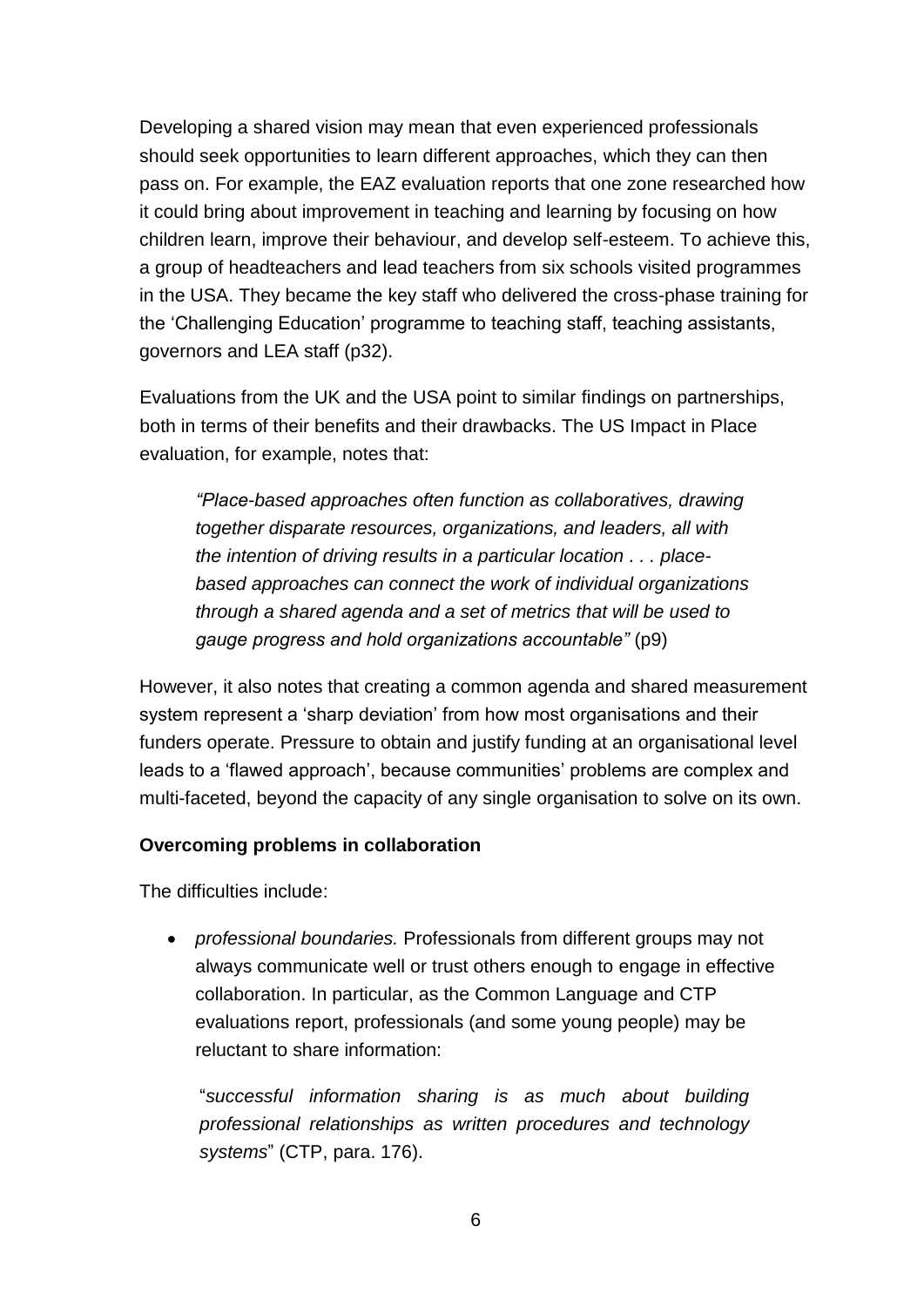• *unclear accountability.* The Impact in Place evaluation notes that collaboratives are 'messy', and that it is often hard to hold partners accountable (p9). Even in Children's Trusts, which are the most formal and institutionalised forms of collaboration in this set of initiatives, with national guidance on inter-agency governance, joint planning, commissioning and delivery, and pooled budgets:

"*Lines of accountability and decision-making were not clearly defined in most terms of reference or constitutions for boards undertaking children's trust arrangements*." (para. 2.1).

• *competing or conflicting priorities.* The New Deal for Communities (NDC) evaluation finds that partner organisations report on different national targets, a problem which is exacerbated where they undergo reorganisation. The Full Service Extended Schools (FSES) initiative confirms that partnerships are rarely problem-free, noting that there were inevitable tensions:

"*where FSESs' desire to enhance their own provision came into conflict with the responsibility of external agencies and the local authority to develop area-wide provision*" (p39).

• *poor or little history of partnership working*. The UK CTC initiative notes that difficulties arise where there is a history or problem or limited experience of partnership working and recommends that, to succeed, participating areas should assess the quality and extent of partnership working in the area (p4).

### **Leadership in partnerships**

In one sense, leadership in partnerships appears little different from that in single organisations. The NDC evaluation, for example, identifies as important that leaders should be visible ('just being there'), long-lasting, have inter-personal skills and good knowledge of how the relevant sector works. Such attributes would apply in most large organisations.

Leadership in partnerships requires specific skills. What serves as effective leadership in an organisation, such as 'command and control', is almost certainly not likely to work in collaborations. The Channelling Change evaluation talks about 'adaptive leaders', described as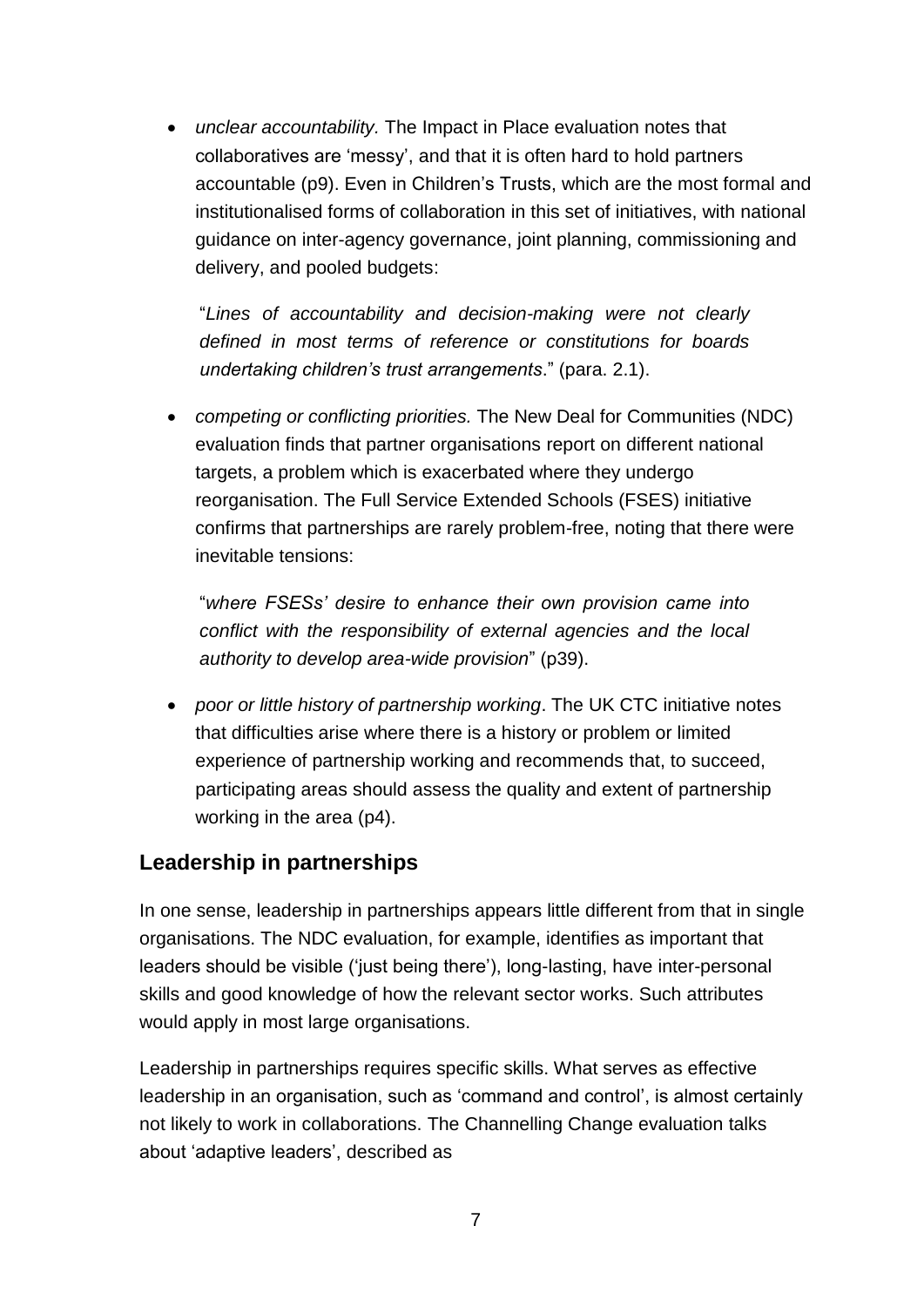"*a very special type of leader (to be an influential champion), one who is passionately focused on solving a problem but willing to let the participants figure out the answers for themselves, rather than promoting his or her particular point of view*." (p3)

These leaders can mobilise people without imposing a predetermined agenda or taking credit for success.

Similarly, the CTP evaluation states:

"*the task of establishing children's trust arrangements demands high level leadership skills . . . The range of services which need to be commissioned, coordinated and provided is wide, crossing professional and disciplinary boundaries and involving different organisational and professional cultures.*" (para. 93).

An important dimension is time: the fact that people in management and leadership positions simply 'stick around' for the duration of the programme means they are able to fulfil a complex and demanding role more effectively:

"*chief executives/directors of many partnerships whose areas have seen greatest change have been in post for many years; there are statistically significant negative relationships between losing senior staff and change in relation to HPE<sup>2</sup>* " (NDC, para 4.15).

Of course, head teachers play a critical leadership role. Ofsted inspectors found improvement in the overall quality of leadership and management in one EAZ that consulted head teachers about research into leadership and management training models. This informed training for teaching and non-teaching staff that led to head teachers feeling a greater sense of direction and part of a shared mission (p35).

But head teachers may not be natural partners, given their day-to-day focus. The FSES evaluation, therefore, recommends that:

"*A focus on leadership should be balanced by a clear sense of local strategy (to reduce) the concerns which many FSESs have had about establishing partnerships with other agencies and ensuring the sustainability of their provision . . . (and) reduce the sense* 

l <sup>2</sup> Housing and the Physical Environment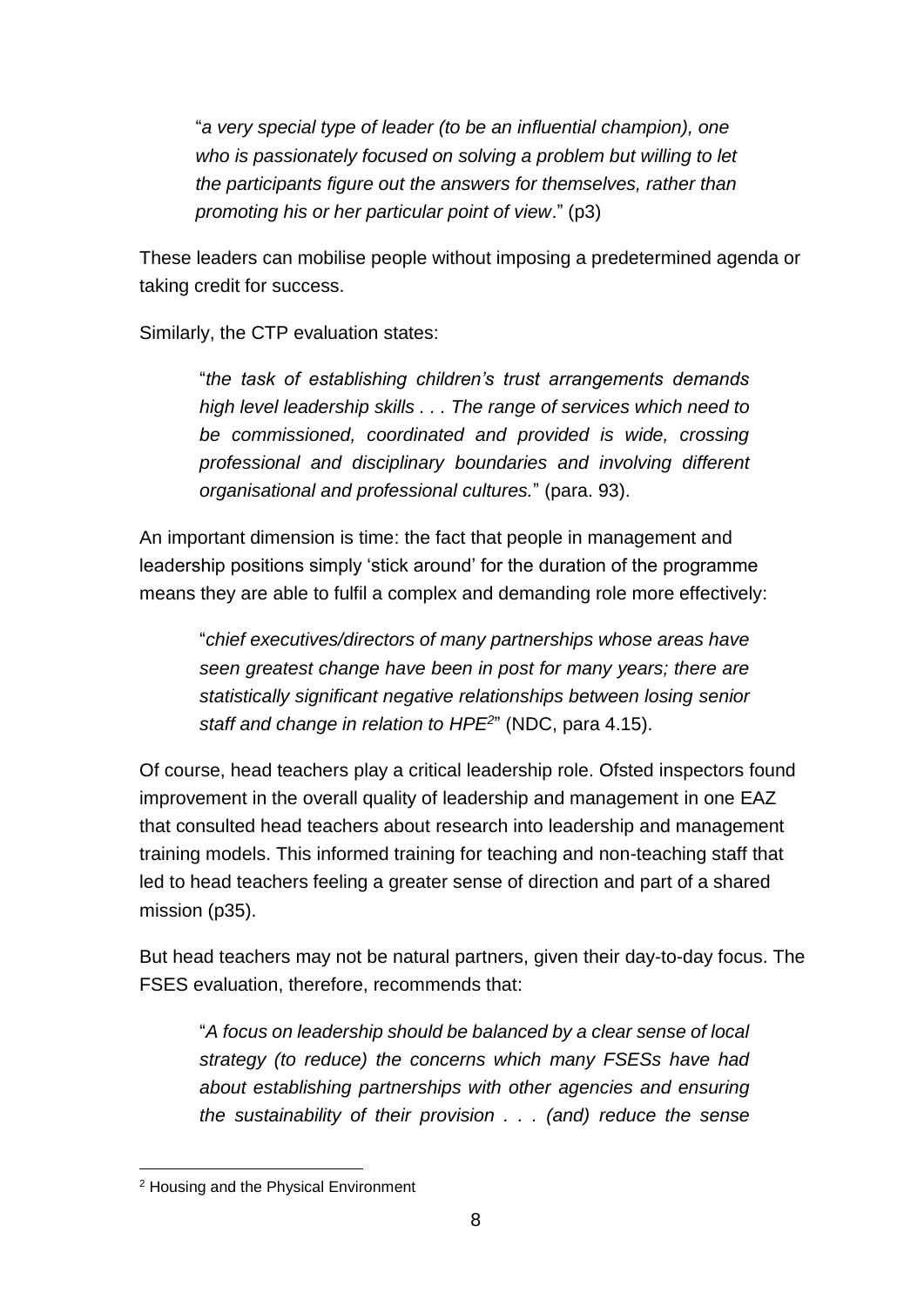*amongst schools with an FSES approach that they are facing challenges that they are unable to meet*." (p85).

Leadership can be fostered, including in schools. The FSES evaluation highlights that a number of case study schools worked to develop 'student leadership', where children and young people gained experience of running their own activities and taking part in school-level decision-making. (FSES, p30)

Leadership in partnership above all requires the ability to influence and negotiate. The CTP evaluation describes these skills as the characteristics of effective leadership in networked organisations, using as particular examples children's trust pathfinders in large shire counties. Here, negotiations involved numerous and geographically dispersed stakeholders, including up to 13 district councils, head teachers and general practitioners (para. 7)

The CTP evaluation quotes a strategic leader in one pathfinder to illustrate the skills required to lead partners in developing children's trusts. This work included dealing with local political leadership, partnership working, planning and commissioning, developing IT systems, workforce development and service delivery*:*

*You don't have direct power .... For a long time it's about influence and leadership: you need to create strong arguments based on evidence, build alliances, demonstrate how priorities can be achieved. You don't need to manage people, you need to engage, innovate and develop common priorities through negotiation and conversations that people can accept.* (para 99, CTP, NIAS)

Typically, one organisation will lead collaboration. The Promise Neighborhoods program generates a strategy framework and subsequent operational support through its lead ('backbone') agency. The evaluation concludes that the:

*"extent to which lead agencies rely on partners to provide services along the continuum—and the specific areas in which each is active—depends in part on lead agencies' experience*" (p14).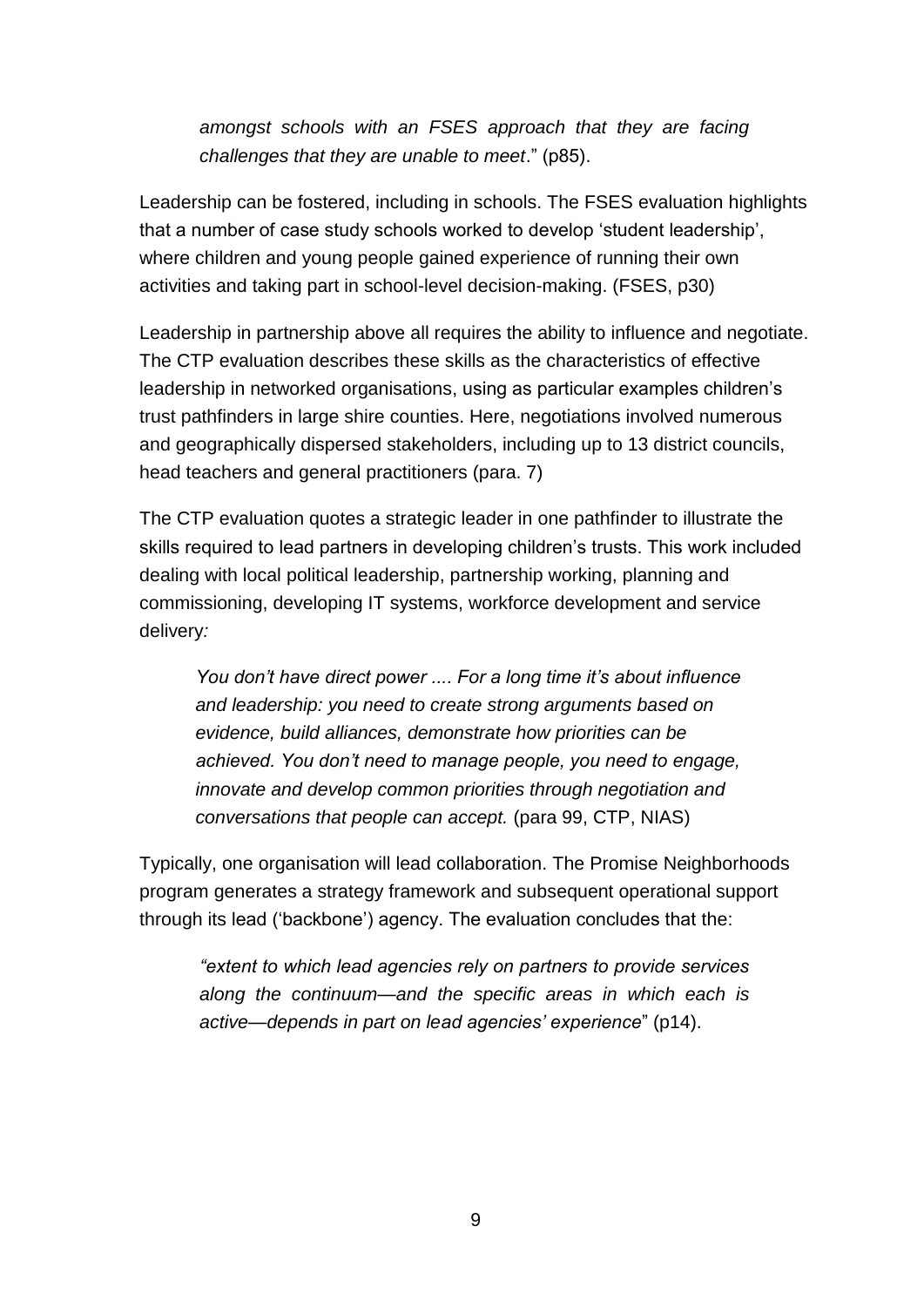## **Community engagement**

Along with partnership working, engaging communities in activities to improve their lives is at the heart of all initiatives. Like partnership working, engaging communities meaningfully and effectively brings significant benefits for both individuals and agencies, but also some risks.

The two themes – partnership and community engagement – both require an integrated approach to interventions. For example, the FSES report concludes that

"*The more holistically focused FSESs were, the more likely it was that their efforts to support and engage pupils would be accompanied by extensive efforts to support and engage both families and local people. In these cases, support for pupils and for their families were delivered as part of integrated interventions, and might easily extend into support for other community members*." (p29).

The Sure Start Local Programmes (SSLP) evaluation points to the need to have the correct balance between professional and community involvement and that the best use is made of available evidence and expertise. But engaging deprived communities is difficult, as the US CTC, East Durham Children's Initiative (EDCI) and NDC evaluations acknowledge. Using members of such group to contact their peers achieved some progress in the NDC initiative (para 4.18).

The Promise Neighborhoods program outlines how the active involvement of community residents is necessary for services to achieve their goals and that differences in take up rates are due (in part) to the level of interest in communities (p 29). The UK CTP evaluation also reports variable interest in participation, although

"*Children, young people, parents and carers were becoming increasing more involved in many pathfinders in the planning, design and evaluation of children's services*" (para 163).

Staff specifically employed to work with communities can play a key role. In the EDCI project, Early Childhood Parent Advocates act as the 'primary connection' for families to a 'pipeline' of services, such as learning and developmental delays, among others. They: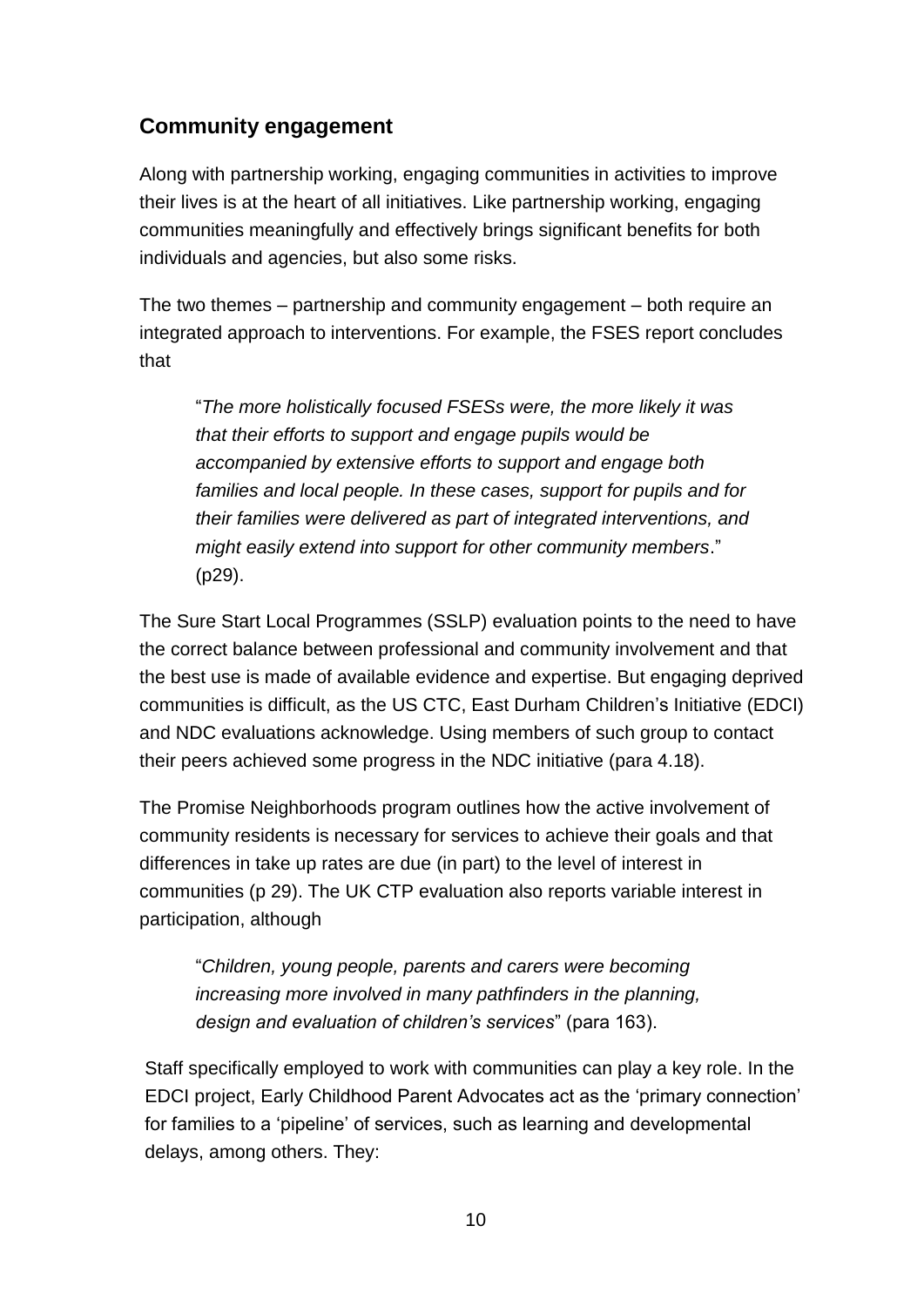"*serve as the glue that brings EDCI and the community together through trusting relationships. These kinds of relationships take time to build, but are worth the effort. They provide the necessary*  foundation on which EDCI is established and on which it will *continue to be successful*." (p5).

Most evaluations report that community engagement is a pre-requisite for improving outcomes, and record a number of ways in which this is achieved. The CTP initiative, for example, involves parents, children and young people in different ways including:

- *enabling parents to participate in an initiative to develop a "school communication with parents' programme";*
- *enabling parents to influence organisational matters, interview new staff and be represented on a Sure Start board;*
- *consulting children and young people in one area about the five outcomes contained in Every Child Matters;*
- *involving young people in a youth council, supported by support workers; and*
- *funding an older young person by a local Children's Fund to undertake an audit of activities available for children* (para. 164).

But most evaluations also point to the inherent problems in obtaining effective community involvement. The NDC evaluation notes that this is because groups such as businesses and young people have traditionally tended to play only a marginal role in regeneration (para. 4.18). It argues that the initiative should see community empowerment and capacity building as vehicles through which to sustain impact and that local neighbourhood management schemes can provide vehicles for ensuring residents are engaged in prioritising local issues (para. 3.24).

The UK CTC discusses the question of 'community readiness' to participate or engage in initiatives. It highlights the varied starting points in each of the projects and attributes the success of one in following the CTC model and implement a wide range of programmes not just to good management and coordination (although these were important). It reports that:

*"the fact that the Southside project was located in a community that was already starting to address many of its difficulties and had created a positive infrastructure in which to work suggests that*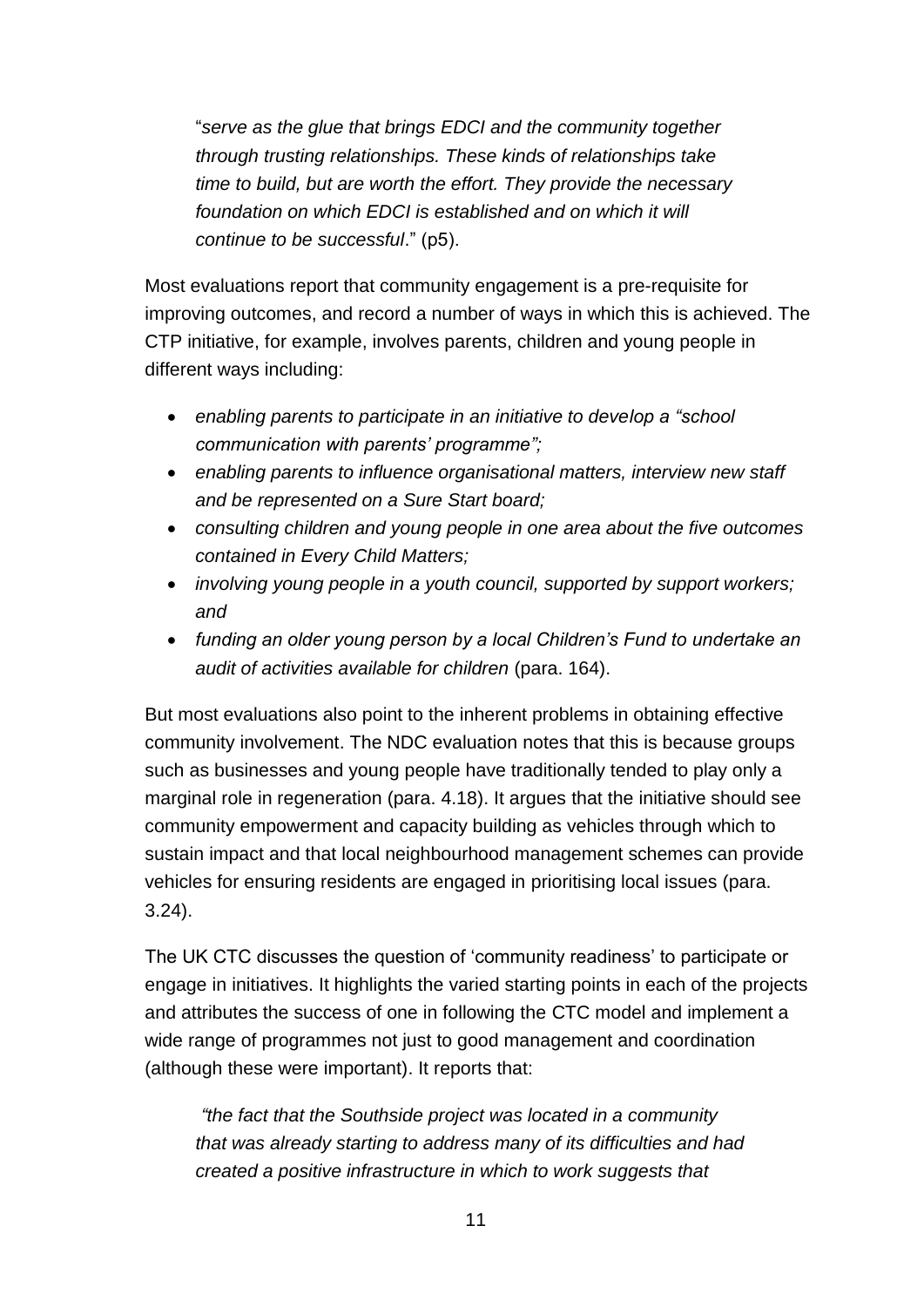*other CTC projects located in similar environments should be able to achieve greater levels of success. For example, Southside had an active community development programme that helped to broaden the membership of the CTC group"*. (UK CTC p65)

The US Impact in Place initiative develops this theme in more detail. It notes that making the shift from a focus on programs to a focus on people, places, and results requires a deep understanding of each domain, stating that:

*"A prerequisite to catalyzing and sustaining the work is an authentic desire for change within a community. Leaders of place-based efforts must be guided by the voices of residents. How do families experience public safety challenges? What are the dreams and aspirations for the community's children? One way to get there is to create opportunities for residents to be actively involved throughout the entire process. Engaging community members in the needs and assets analysis—at the beginning of a place-based reform effort creates an initial sense of ownership of the community's challenges and can help ensure that change efforts are relevant and accountable to residents over time".* (Impact in place, p8)

Among the measures its Promise and Choice partnership used to promote community engagement were:

- *Hosting community-wide meetings to ask residents and families of Wheatley Courts to share what they think are the greatest needs of the east side and voice ideas for how funding should be used;*
- *Successfully executing a Memorandum of Understanding between Promise and Choice partners to incentivize parent participation and support student retention in schools in the target area;*
- *Facilitating daily calls and establishing recurring meetings for Choice and Promise leadership to align goals and define roles; and*
- *Committing Promise and Choice partners to share aggregate data to successfully implement the neighborhood revitalization plan.*

Community engagement appears easier at a smaller geographic level, typically that of a school. The FSES evaluation, for example, reports on one school that became a 'hub for change' in its area, raising community aspiration and pupil attainment by: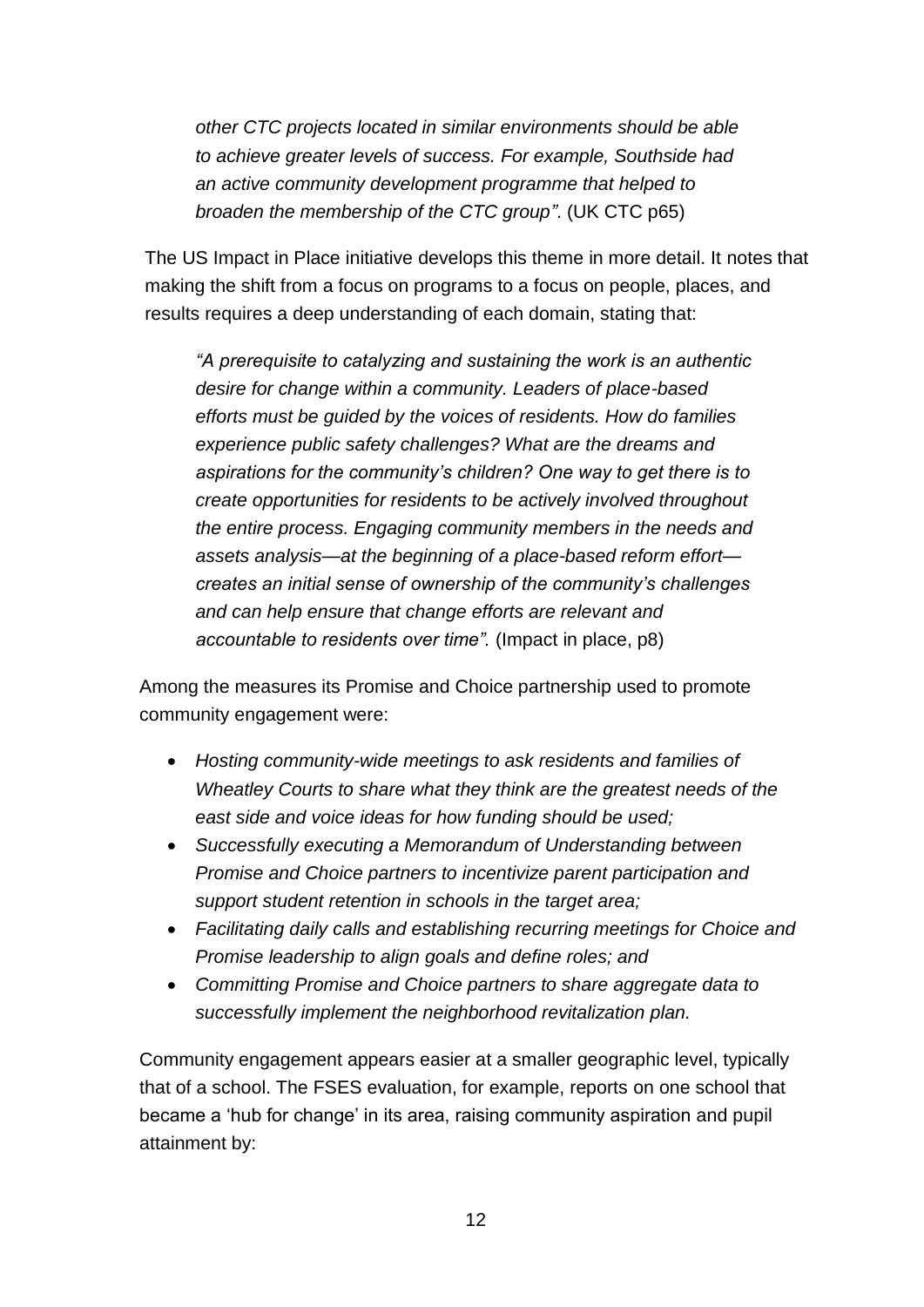*"engaging with parents as key factors in the lives of pupils and as key community members. Parents are seen as 'achievers' whose success, will by example, impact directly on pupils and the wider community. In order to deliver this vision, there are three strands of action: community re-engagement in learning and parental involvement in schooling; the development of services for young people; and raised school performance and profile." (p25)*

The school achieved this re-engagement through developing a community learning centre (CLC), which acts as a user-friendly and responsive hub to cater for people who may not have been in a learning environment since school and who are vulnerable, such as those in the care of the Probation Service. Its 'open door' policy, with access to a crèche, aims to encourage adults onto courses to build confidence and restore self-esteem before moving them on to more demanding provision. For some, there is the possibility of working in the school, or learning about IT alongside pupils. Adults can act as role models for pupils. (FSES, p25)

### **Social capital**

Community engagement aims to help increase social capital in areas. The key difficulty these programmes face is the inverse relationship between the amount of social capital and the extent of deprivation in a community. For example, while the NDC evaluation reports that the 39 partnerships have made "*immense and sustained efforts to engage with local communities*", with benefits that accrue to those who do get involved, nonetheless interventions have made little difference to the amount of social capital and concludes that:

"*with hindsight this was not always a realistic objective for the Programme. Some NDC areas lacked much in the way of community capital when the Programme was launched; key players in the community move on; some social capital indicators have not changed a great deal; and most people do not, anyway, engage with their local NDC partnership to any significant degree. Community engagement requires consistency, dedication and commitment*." (p7).

But where social capital exists, further progress is clearly possible. The UK CTC evaluation notes that, in addition to good management and coordination: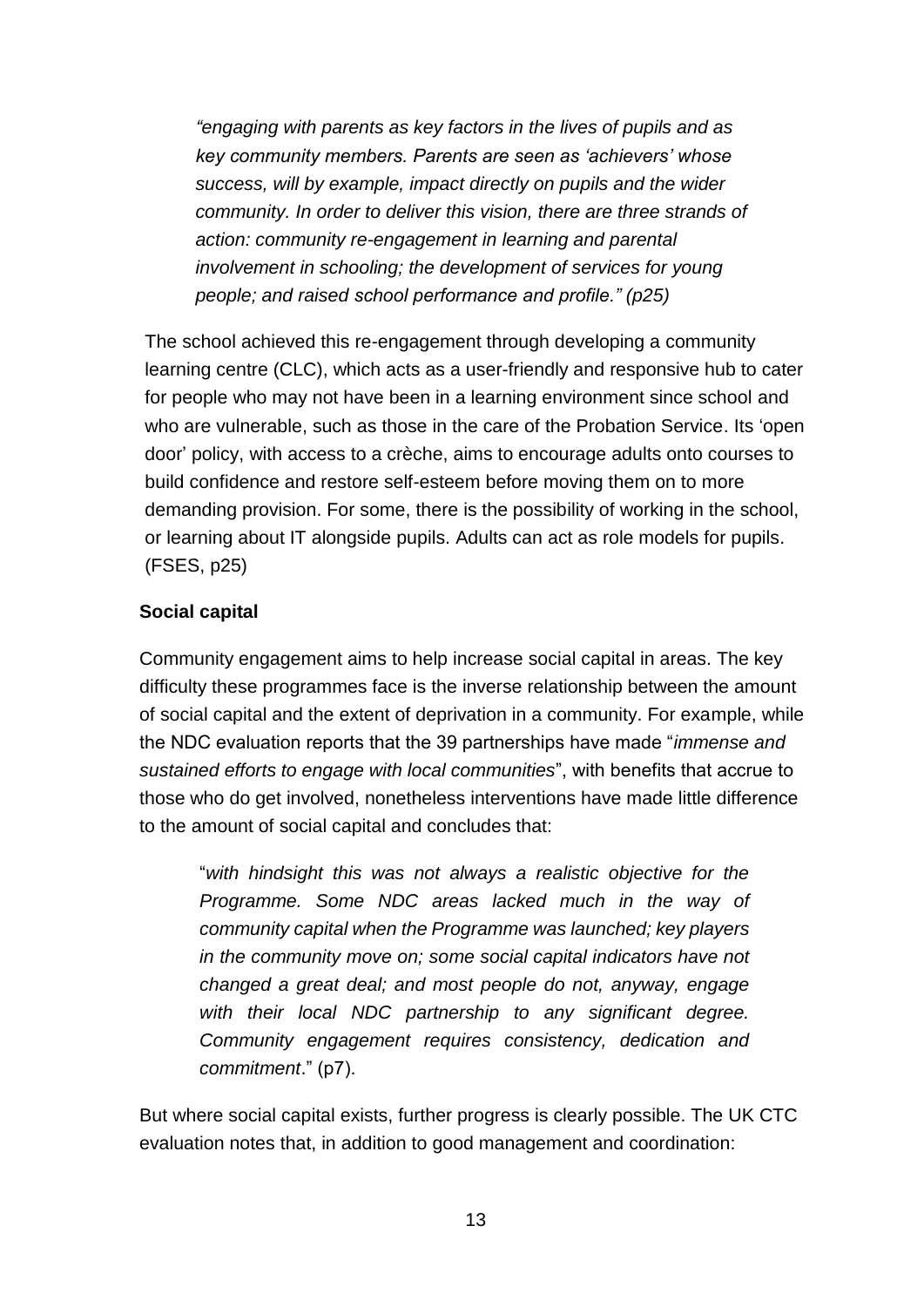"*The fact that the Southside project was located in a community that was already starting to address many of its difficulties and had created a positive infrastructure in which to work suggests that other CTC projects located in similar environments should be able to achieve greater levels of success.*" (p65).

#### **Risks in community engagement**

Some evaluations note that interventions and activities can bring risks of counterproductive outcomes. The FSES report, for example, identifies how the initiative tended to have a 'deficit' view of pupils and local people, and what it calls a 'heroic' view of schools. It highlights the dangers of paternalistic approaches to local people, and in terms of prioritising the schools' view of the world over other community members and agencies (p28).

The Common Language report describes a related risk. Professionals seeking smooth, speedy and inter-disciplinary decision making may find that parents and children see this as 'ganging up' on them, for example, by agreeing actions and decisions before meetings (p174).

## **Using data to inform decision making, monitoring, and evaluation**

Overall, the evaluations report positive outcomes for the use of data to inform evidence-based decisions:

"*Data was collected that yielded unprecedented insights into the extent of children and young people's developmental needs and their match with current service provision. Priorities were identified, and necessary funding agreed to allow the introduction or greater availability of relevant, research accredited interventions* (E2S, p93)."

The Impact in Place report asserts that place-based and collaborative strategies will not succeed without clearly identifying the results to be achieved and the metrics to gauge progress (p9). But it is positive about the impact this can have on creating beneficial outcomes:

"*Once a community has established a clear results framework, an education-centered, place-based approach builds a cradle-tocareer continuum of solutions to dramatically improve the results*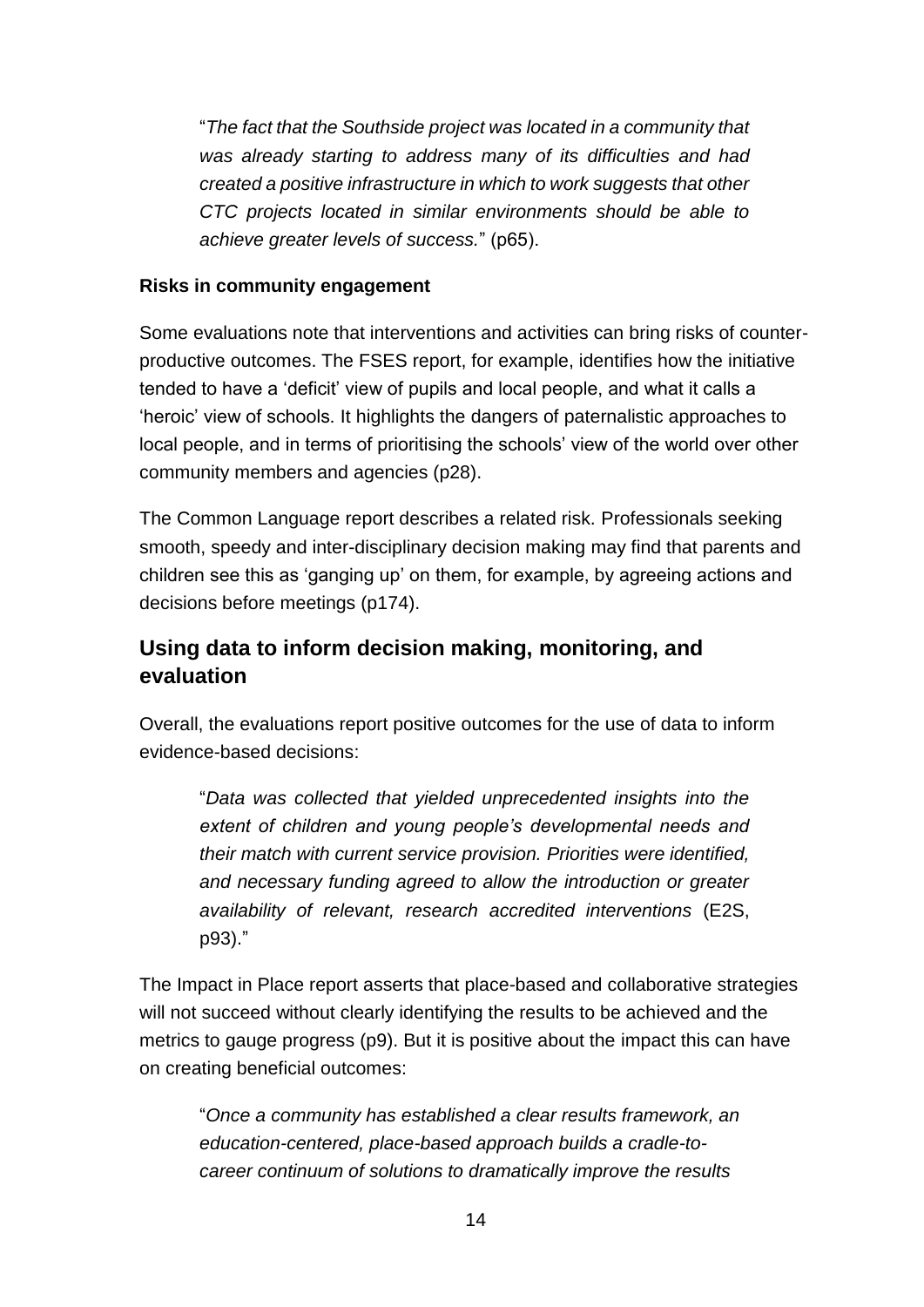*over time. Because the results are comprehensive—including both education and other social supports—the solutions also will be comprehensive*." (p11).

Another US initiative reports similar findings on the importance of data and metrics in measuring outcomes through collaboration:

*"Shared measurement is essential, and collaborative efforts will remain superficial without it. Having a small but comprehensive set of indicators establishes a common language that supports the action framework, measures progress along the common agenda, enables greater alignment among the goals of different organizations, encourages more collaborative problem-solving, and becomes the platform for an ongoing learning community that gradually increases the effectiveness of all participants"*. (Channeling change, p5)

Local professionals and communities find the process of analysing the data very useful in helping them to make decisions about services based on evidence. The UK CTC programme also finds that shared data analysis increased professionals' knowledge about risk and protection.

But these positive perspectives must be balanced against what some UK and US evaluations identify as an important issue for any place-based initiative, namely, the extent to which it has access to data at the right temporal or spatial level.

Given the intricate relationships and nexus of services in collaborations that address health, education, crime, employment and the environment, pulling together and making use of data from these sectors in a way that all partners can use them effectively can be a major challenge:

"*Systemic and rigorous data collection . . . is a challenge in any field or business, but especially when, as is the case with EDCI, the data come from numerous partners, transient communities, or access to data is limited (e.g., student data).*" (EDCI, p7).

Even in education, where there is a wealth of schools- and examination-based data, evaluations point to problems for initiatives in measuring progress. For example, the FSES report states that analysis was hampered because data were aggregated for the whole population, most of whom attended school some time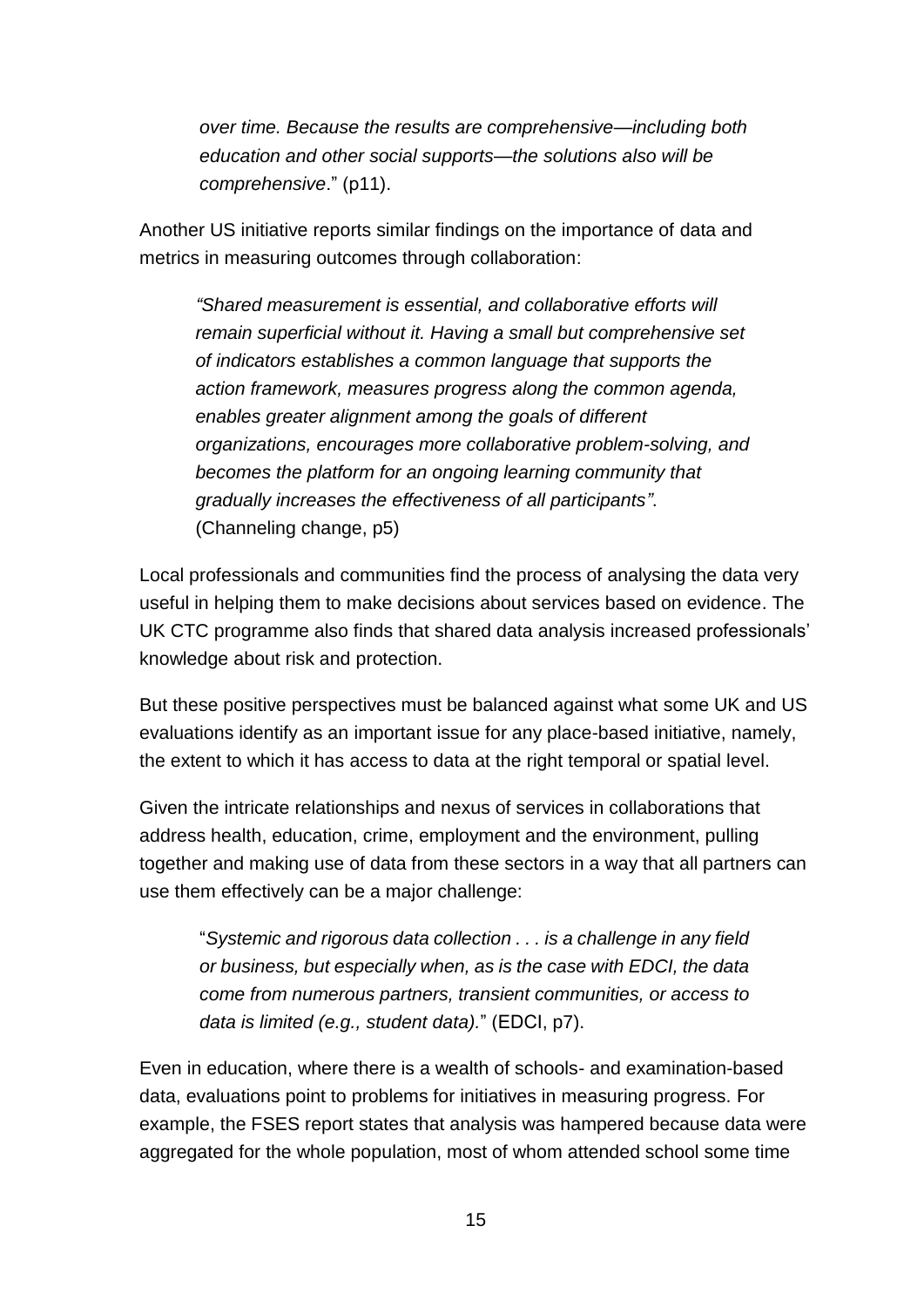before FSES began. In the US, the Promise Neighborhoods program alludes to the gap between a local objective and the available national indicators:

*The target population for some of these indicators is the group of children attending school at a certain set of grade levels, but for many indicators the target population is all children living in the Promise Neighborhood. Although the specific proportion of the population each Promise Neighborhood intends to reach varies to some extent by site (see site profiles in Appendix C), all are working to achieve population-level results, defined by PNI as when at least half of children and families are connected to needed services and supports and experiencing improved results* (pp6-7).

The UK CTC evaluation takes a different perspective on education data, although it acknowledges that more needs to be done in this area:

*There is limited national and local data that can realistically be useful for measuring risk and protection at the level of the community . . . 'Low achievement in schools' is slightly different. As our evaluation showed, this data is available and of a good standard although we would suggest that more work in this area needs undertaking. For example, schools have to collect a range of data annually for the DfES and this is a comprehensive data set that is available at the local and national level. Undertaking a more detailed analysis of what is available and how it can measure risk and protection in schools would be a significant improvement on what exists at present.* (UK CTC, p74)

*Implicitly acknowledging that education data are available and can be used to measure progress, the Ofsted EAZ* evaluation points to the clearest lack of progress in using data in this set of reports. Raising attainment was often uneven, it says, in part because:

"*the analysis of need at the outset of the zones' work was sometimes not thorough and sharp enough (and) monitoring and evaluation have been slow to develop*" (p40).

The difficulty of 'objectively' measuring the impact of any initiative in reducing disadvantage should not be underestimated. The complex, multi-faceted and inter-connected aspects of disadvantage in different communities are unlikely to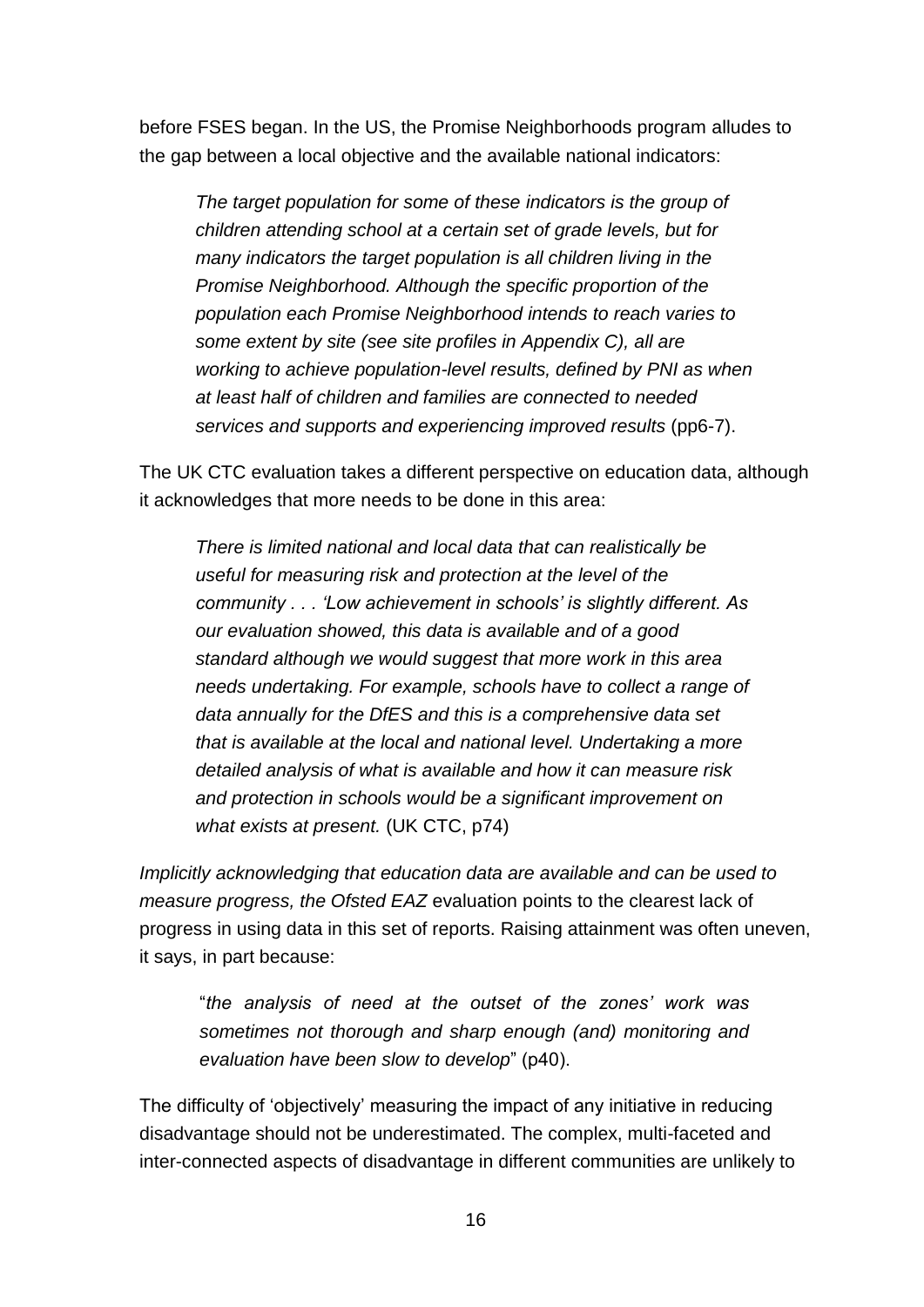be accurately captured by national or regional aggregate statistics, often collected for different purposes and using different mechanisms. A comparison of target and control areas, for example, may not reveal statistically significant differences, or allow an assessment of the impacts or associations between interventions and outcomes.

But the evaluations overall do record that those involved believe positive improvements can result from area-based and cross-organisation activity. Largescale and robust survey results, as well as qualitative data, show that it is not safe solely to rely on national performance indicators to assess impact, although in some cases it is perhaps too early to see any change. The CTP evaluation is a good example:

*"In some pathfinder areas, respondents gave examples of positive improvements in outcomes that they considered had resulted from their work. In our 2006 survey, 25 of the 31 sites reported specific examples where they felt that their children's trust pathfinder had improved outcomes for children and young people. The quality, range and breadth of this evidence varied across authorities. Some areas reported on how their work had made a difference to individual children and families, while others reported on changes which affected particular groups of children and their families, but which would not be reflected in national indicators. A few pathfinders reported improvements which could, in principle, affect national indicators in the future" (para 249)*

*"Many reported improvements centred on enhancing access to services, measured in terms of positive feedback from users rather than as outcomes tracked in available performance indicators" (para 253)*

*"The evidence so far indicates that pathfinders are beginning to have some confidence that there are specific positive outcomes for groups of children as a result of their work, even though as yet none of these claims can be supported with national indicators . . . there will obviously be a time lag before pathfinder initiatives make a significant difference to indicators" (para. 255).*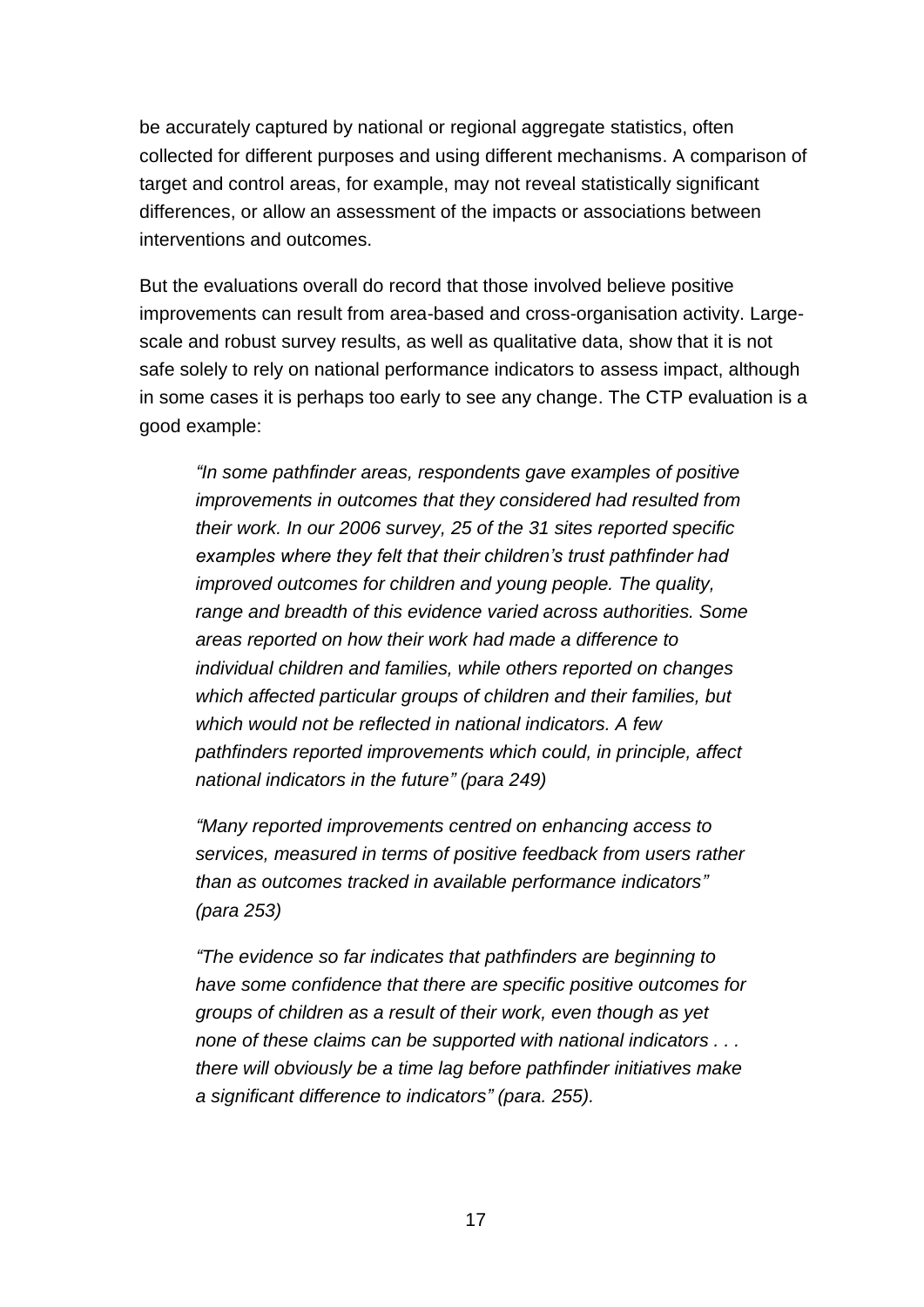## **Staff training and skills**

Training in various topics is an important part of these initiatives' success, both for partner agencies and on occasion for the communities they work with.

Training topics included:

- Working in teams and interpersonal skills (NDC);
- Integrated practice for professionals working across boundaries (CTP, Impact in place);
- Professional development for teaching and non-teaching staff (EAZs, Impact in place)
- Data analysis (Channelling change)

Also needed is training in partnership working itself. The UK CTC evaluation notes that:

"*Professional workers and local people also highlighted the importance of having training and support in this work, recognising that professionals need access to other forms of information to ensure that best practice is achieved*."(p78).

The Common Language initiative addresses the need for social work professionals to understand better how to utilise research findings in their practice (less true of medical professionals). It notes that their reluctance or resistance to this can be overcome by coaching and 'carrot-and-stick measures to encourage compliance'. It calls for more resources for training as well as an overhaul of existing provision:

"P*rofessionals tend to come together when they are confronted with a common problem (but) where inter-disciplinary training is suspected of encroaching upon cherished domains or to be a precursor to extra work, or if key stakeholders do not consider the intended change important, it is likely to be resisted: in this respect some existing training may need to be decommissioned*" (pp173- 174).

Training is expensive, however, and some evaluations reported insufficient funding or resources to provide what was needed. This was the case with the CTP programme, for example, which also noted that commissioners of children's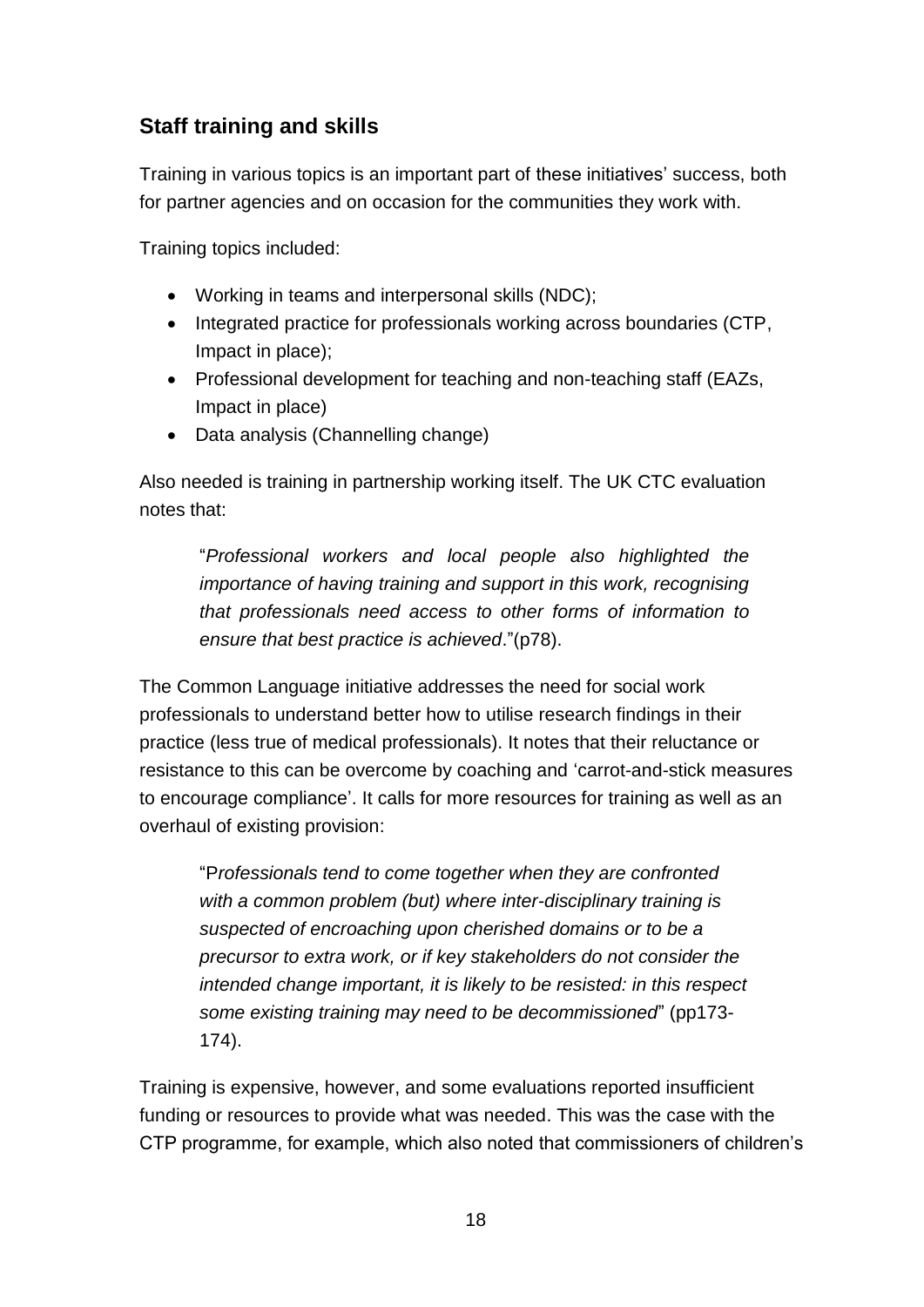services ought to be aware of the opportunity costs involved in recruitment and training, to maximise value for money.

While training is clearly important for some initiatives, some also point to the importance of staff with skills and knowledge staying in post, to help ensure success. And the NDC report, in addition to the value of a stable staff base, also identifies the benefit of employing people with an interest in regeneration, noting that this often means recruiting people from the regeneration area itself (para. 4.14).

### **The role of project coordinators**

The pivotal role and skills of project coordinators were mentioned by several evaluations. In the E2S, for example, a project coordinator was appointed early on and at a sufficiently senior level to facilitate communication across the partnership (p8), a point reinforced by the UK CTC evaluation:

"*Co-ordinators play a critical role in the project. They are responsible for bringing partners together, overseeing delivery, fundraising, managing resources and strategic development . . . coordinators are essential for helping the programme progress, and we recommend that all community-based prevention projects like CTC have someone employed with co-ordination responsibilities. This was most apparent when co-ordinators left a project*." (p70)

This suggests that coordinators can play a more important role in sustaining change than simply project managing interventions and activities. Lower level managerial or coordinator roles in a partnership setting can exhibit, or perhaps more accurately 'grow into', leadership roles:

"*Children's trust pathfinder managers . . . undertook a number of leadership roles including managing pilot initiatives, joint commissioning, coordination and change management. They played critical roles in building working relationships between agencies, and . . . contributed to the establishment of inter-agency governance arrangements*." (CTP, para. 102).

*"The existence of dedicated leadership structures to give time and status to the management of FSES activities emerged as crucial to the development of all FSESs . . . Most schools reported that their coordinator was a member of the Senior Leadership Team, was*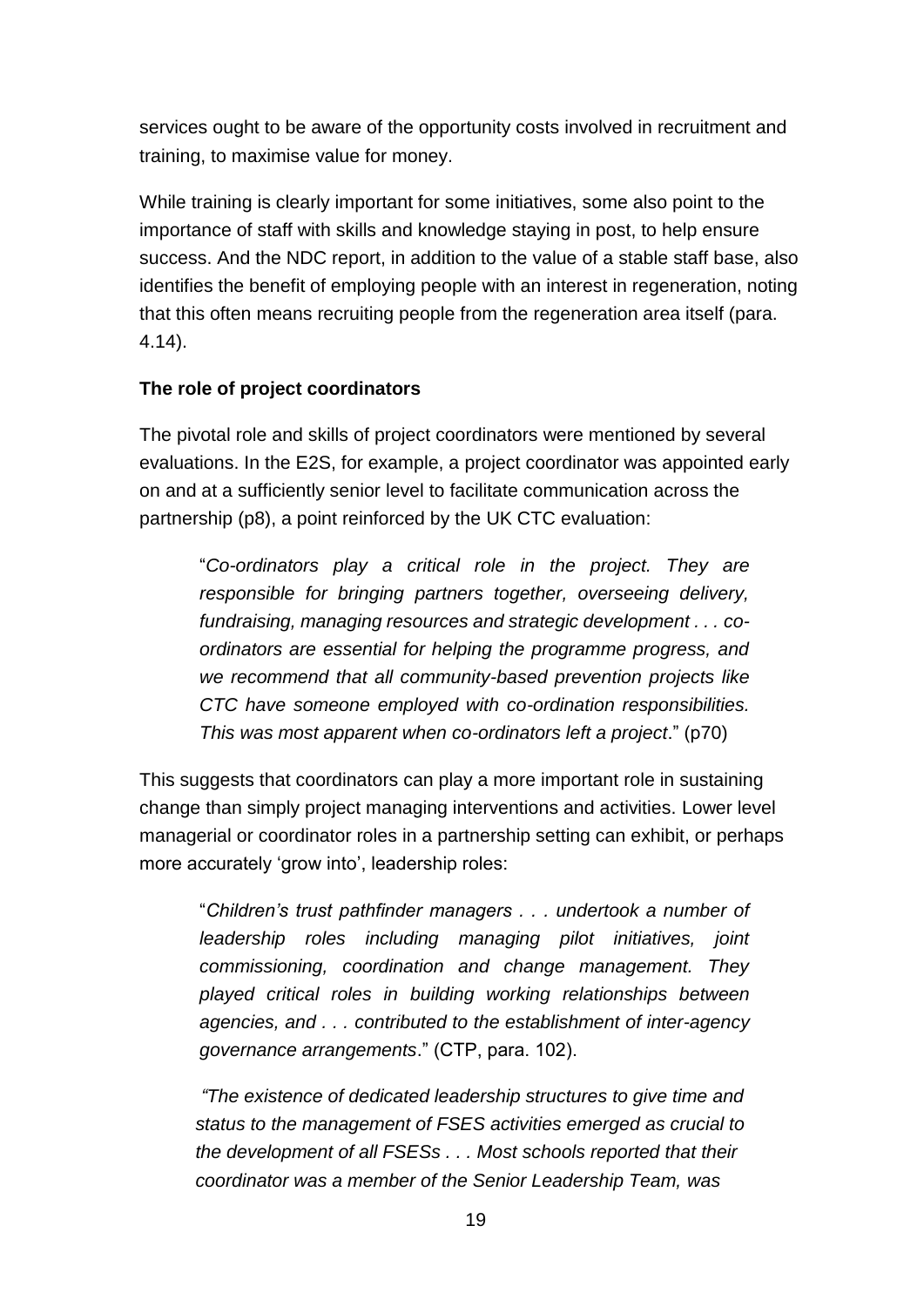appointed specifically to carry out this role, and/or spent over half of *their time on FSES activities"*. (p31)

*"Learning points concerning the project's strengths included the way that Perth & Kinross Council, NHS Tayside and Police Scotland raised awareness of E2S among relevant staff. Presentations and briefings by the DSRU were widely commended. A project coordinator was appointed early on and at a sufficiently senior level to facilitate communication across the partnership. Her administrative experience, growing confidence managing the programme and continuation in post all contributed to the project's implementation." (E2S, p8).*

### **Sustainability and value for money**

Many evaluations discuss the adequacy of resource levels in general, and the sustainability of initiatives when initial funding runs out in particular. While partnership working has the potential to increase, redirect or attract funding (as in the E2S initiative), it seems clear that a lack of resource (commitment, effort and finance) over time is a problem for the UK and US CTC initiatives, for FSES, CTP, and the Promise Neighbourhoods initiatives.

For example, the three projects in the UK CTC initiative had a small start-up grant from the funder, which enabled them to employ a coordinator and buy-in services. But they experienced major problems in getting funding for aspects of the Action Plan, which delayed or limited implementation. The evaluators set out the two main implications if the local or national state failed to invest in longer term interventions such as CTC:

"*First, the area is likely to maintain a fragmentation of prevention services that are tied to short-term funding opportunities. Coordination and sustainable services will not happen. Second, if the project lets people down in deprived communities after they have put so much time and effort into developing co-ordinated plans then they are likely to feel cynicism and negativity about the willingness (or not) of public services to support local initiatives*." (p72).

In contrast, the EAZ report from Ofsted notes that funding has been planned carefully to ensure future sustainability from external sources (p26). The CTP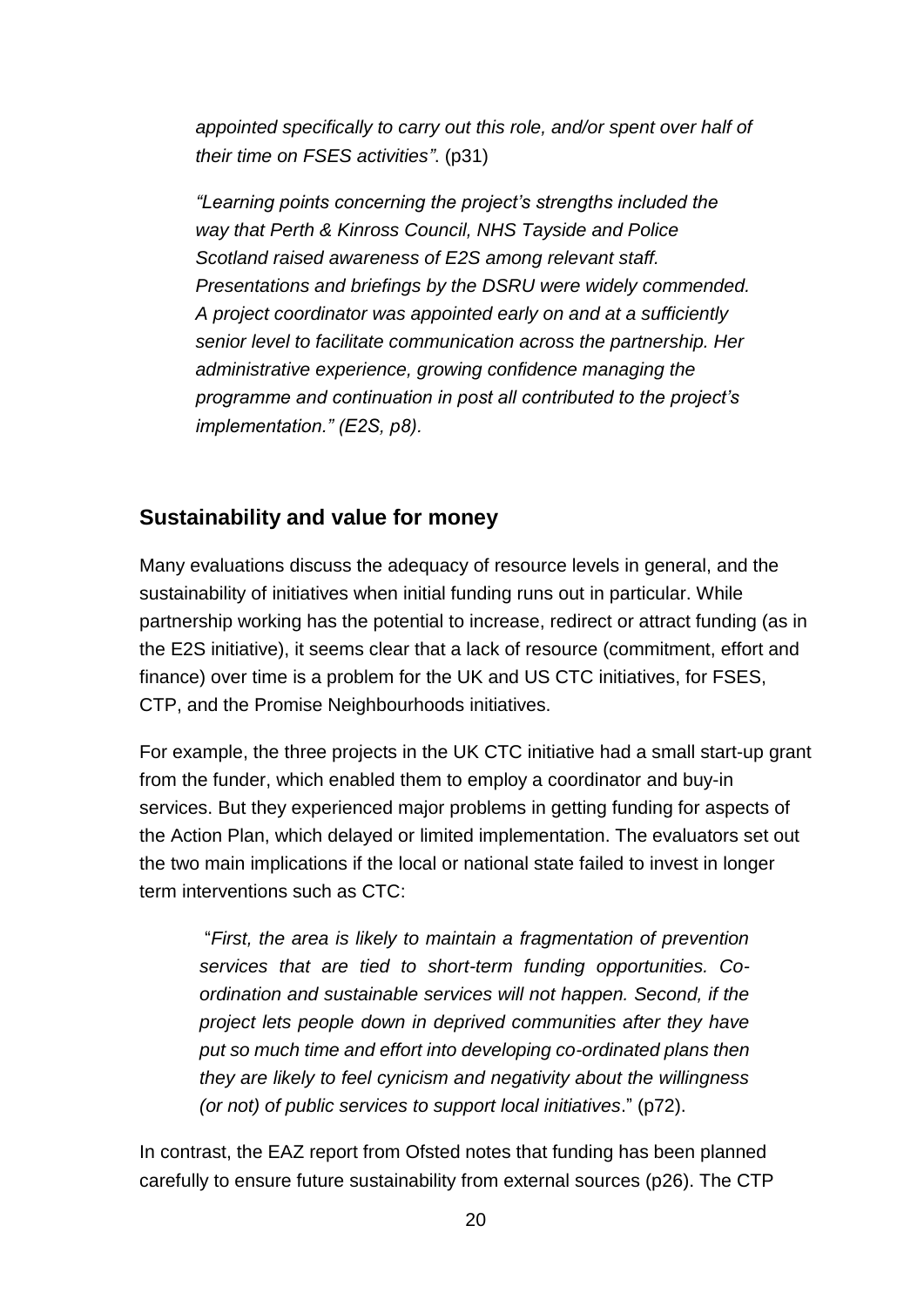evaluation reported evidence of potential and actual efficiency savings by reducing gaps and overlaps with services provided by other agencies, mainly by reducing the number of out of area placements. The Pathfinders intended to reinvest these savings, although few had yet done so.

### **Value for money**

Only the NDC (using shadow pricing) and FSES evaluations assess in depth whether an initiative achieved value for money (VFM). Both suggest it is possible to reach reasonably robust conclusions. The FSES evaluation, for example, followed the 'Green Book'<sup>3</sup> methodology for cost-benefit analysis (CBA), which quantifies input costs and benefits and estimates the social value of outcomes to different stakeholders to calculate 'net present value' (NPV).

This ran into a number of problems in collecting accurate data on costs in partnerships, and quantifying and valuing benefits. As a result, the evaluation accepts that CBA shows indicative rather than precise results, but is confident enough to conclude that

- costs are high, but so are benefits:
- for most schools, FSES activities provide "reasonable" value for money, based on an analysis of NPV; and
- FSES investments are even more worthwhile when considering the most disadvantaged young people.

## **Additional messages**

In considering these evaluation reports, a number of other messages emerged.

### **It takes time to reduce disadvantage**

Collaborative initiatives may take years to overcome the complex and severe disadvantages communities face. The Promise Neighborhoods evaluation, for example, reports that funders and stakeholders sometimes fail to realize that it will take more than two decades for the first children born in a new Promise Neighbourhood to make their way through the full pipeline and to complete college (pp x-xi).

l <sup>3</sup> HM Treasury, The Green Book: Appraisal and Evaluation in Central Government, TSO, 2013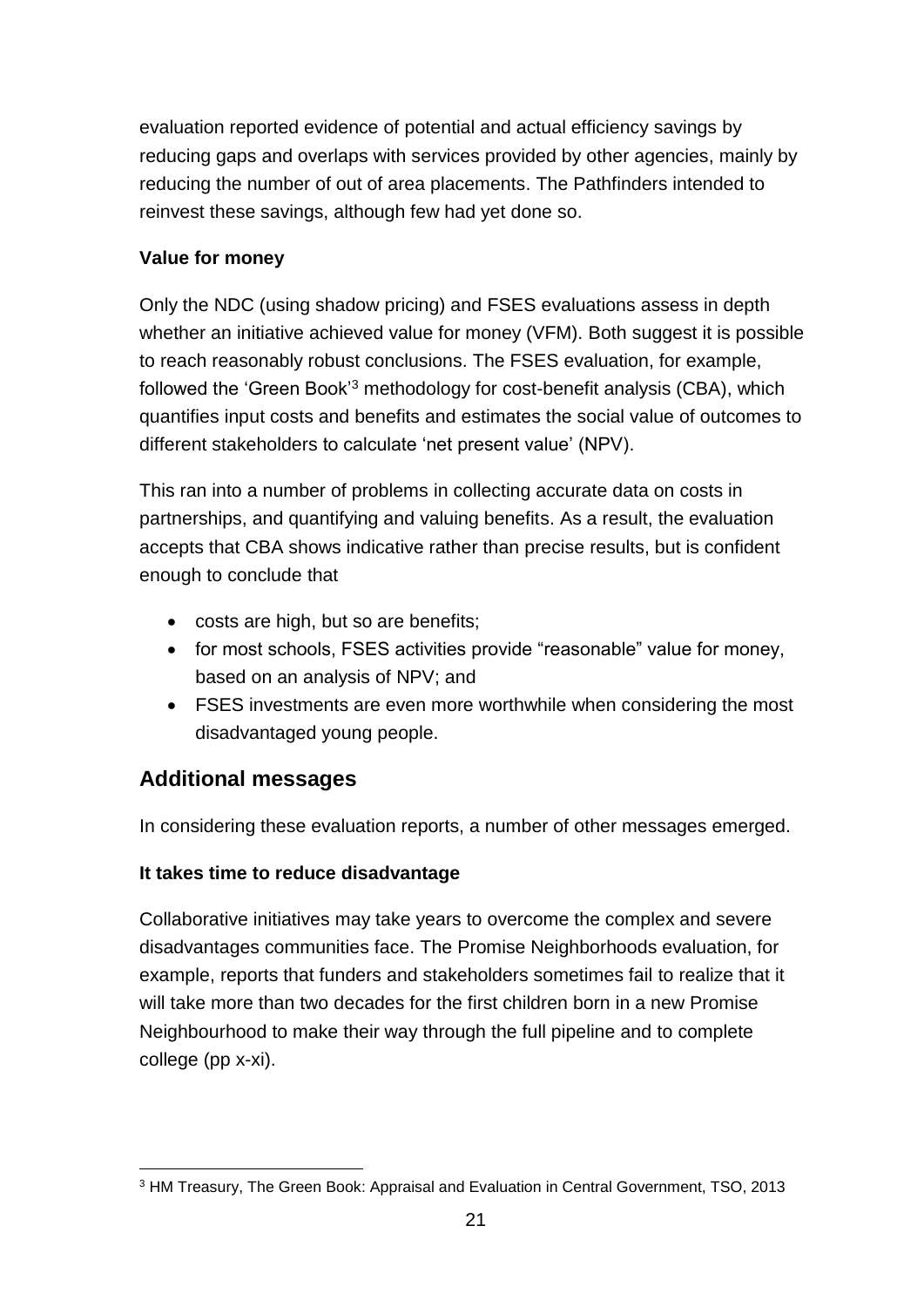Staff continuity, developing skills and fostering relationships, is of critical importance in sustaining momentum and ensuring successful interventions over time.

### **It is important to be realistic and manage expectations**

Failure to achieve systemic and transformational change quickly may invite disillusionment and even cynicism. So it is important to manage expectations of funders, partner agencies and – critically – community groups about what initiatives can achieve.

NDC Programme investment in areas, for example, amounts to no more than 10 per cent of existing mainstream spend. That said, the NDC evaluation records considerable change in all 39 participating neighbourhoods between 2002 and 2008 and transformational change in ten.

### **It is possible to measure success**

Even if precise measurement and attribution is not possible, analysis of primary and secondary qualitative and quantitative data collected at different levels and for different purposes can usefully illustrate broad directions of travel:

"*E2S has led to the implementation of some evidenced interventions on a scale that will make it increasingly probable that children and young people's wellbeing is influenced for the better . . . The "transformation" desired by the local authority's chief executive has yet to be achieved, but the E2S project has taken important steps in the desired direction, overcoming considerable obstacles along the way*" (E2S, p103.).

Although difficult, it is worth pursuing efforts to assess the value for money and efficiency of activities. Cost-benefit analysis will be problematic at a whole programme level, but possibly much more productive at the level of individual interventions.

### **Multiple disadvantage requires an integrated multi-systems approach**

These evaluations show it is possible make a substantial and positive difference to individuals' lives through targeted, well-managed and well-resourced interventions. However, there is no standard or 'one size fits all' approach. Partnerships that respond flexibly and with a whole systems approach to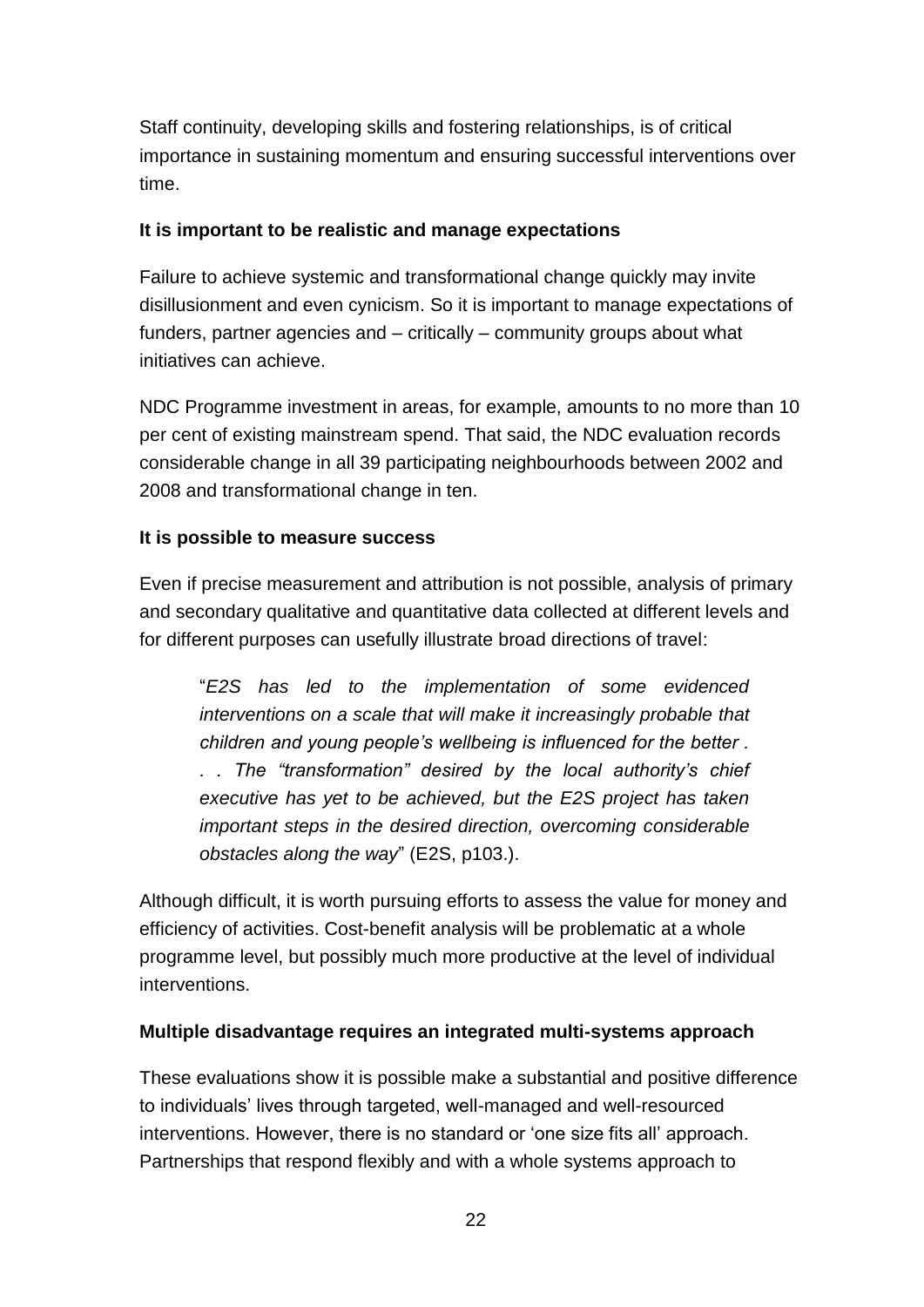interconnected disadvantages in housing, health, employment and education are more likely to succeed in helping people. The greatest improvement is likely to be seen with the most disadvantaged individuals.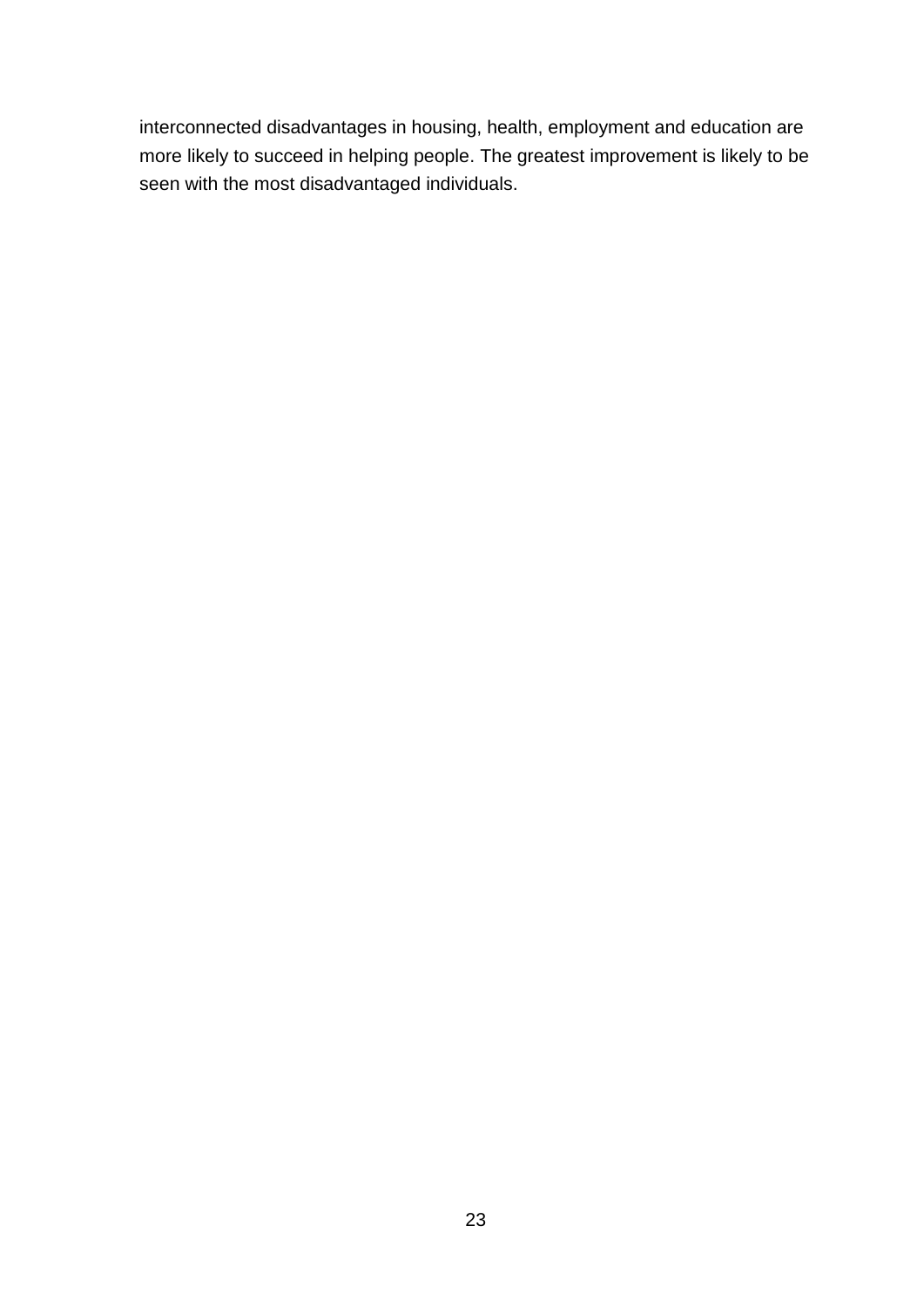# **Appendix 1: Evaluations in this report**

| <b>Document</b><br>(Title in report)                                                                                                     | Author(s)                                                                                      | <b>Country</b> | <b>Date</b> | <b>Period</b>                                     | <b>Target</b><br>group(s)                                              | <b>Project aims</b>                                                                                                                                                                                                                                                         |
|------------------------------------------------------------------------------------------------------------------------------------------|------------------------------------------------------------------------------------------------|----------------|-------------|---------------------------------------------------|------------------------------------------------------------------------|-----------------------------------------------------------------------------------------------------------------------------------------------------------------------------------------------------------------------------------------------------------------------------|
| Developing a Common Language<br>in Children's Services through<br>Research-based Inter-disciplinary<br>Training (Common Language)        | Nick Axford, Vashti Berry, Michael<br>Little & Louise Morpeth                                  | <b>UK</b>      | 2006        | N/A                                               | Social workers<br>and children's<br>services<br>professionals          | A strategy to promote better inter-<br>agency co-operation and to<br>increase the utilisation of<br>evidence in practice                                                                                                                                                    |
| The New Deal for Communities<br>Experience: A final assessment<br>(Final Report - Volume 7) (NDC)                                        | Louise Morpeth                                                                                 | <b>UK</b>      | 2010        | 2002-2008<br>(programme<br>ran from<br>1998-2010) | Deprived<br>neighbourhoods                                             | To transform 39 areas over 10<br>years by achieving holistic<br>change in relation to: crime,<br>community, housing & physical<br>environment (HPE), education,<br>health, worklessness                                                                                     |
| <b>Prevention Service System</b><br><b>Transformation Using Communities</b><br>That Care (US CTC)                                        | Eric C. Brown, J. David Hawkins,<br>Michael W. Arthur, John S. Briney,<br>and Abigail A. Fagan | <b>USA</b>     | 2011        | 2001-2007                                         | Community<br>leaders                                                   | To evaluate the extent and ways<br>in which CTC reduces the<br>adolescent health and behaviour<br>problems by identifying elevated<br>risk factors and depressed<br>protective factors and<br>implementing preventive<br>interventions.                                     |
| Does Communities that Care work?<br>An evaluation of a community-<br>based risk prevention programme<br>in three neighbourhoods (UK CTC) | lain Crow, Alan France, Sue<br>Hacking and Mary Hart                                           | <b>UK</b>      | 2004        | 1999-2004                                         | Children in<br>communities at<br>risk of developing<br>social problems | CTC aims to:<br>• transform professional practice<br>• actively involve the local<br>community in the identification of<br>risk and protection and increase<br>protection<br>• to use evidence to make<br>changes to services.<br>• to bring new resources into the<br>area |
| East Durham Children's Initiative<br>Impact Summary (EDCI)                                                                               | Duke Center for Child and Family<br>Policy at Duke University and EDCI                         | <b>USA</b>     | 2016        | 2011-2015                                         | Children and<br>families                                               | To provide support before birth<br>through graduation to help all<br>children in the EDCI zone<br>graduate from high school, ready<br>for college or career.                                                                                                                |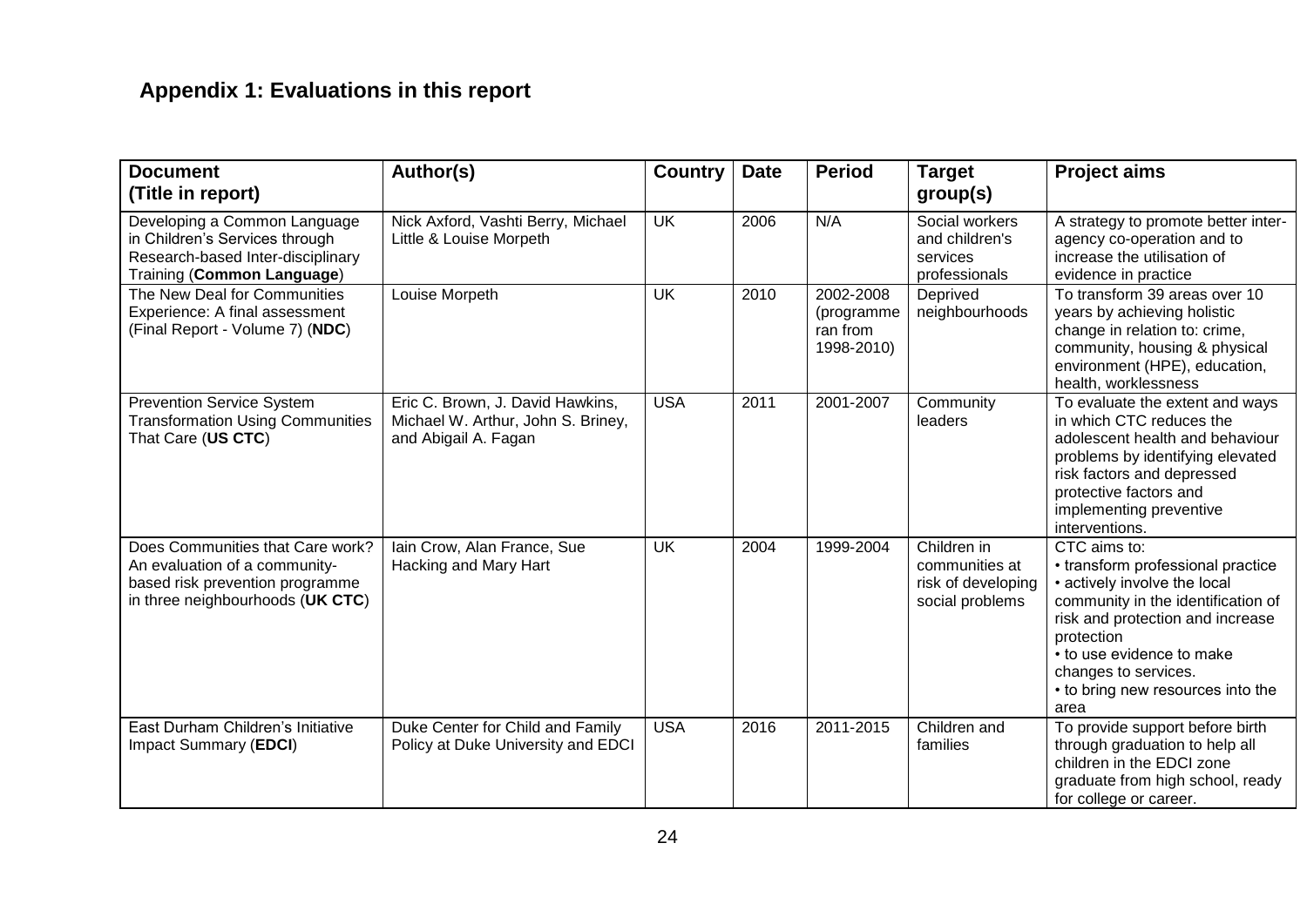| <b>Document</b><br>(Title in report)                                                                                                                                                                                     | Author(s)                                                                                                                                         | <b>Country</b>           | <b>Date</b> | <b>Period</b>                                                                                        | <b>Target</b><br>group(s)                                                                              | <b>Project aims</b>                                                                                                                                             |
|--------------------------------------------------------------------------------------------------------------------------------------------------------------------------------------------------------------------------|---------------------------------------------------------------------------------------------------------------------------------------------------|--------------------------|-------------|------------------------------------------------------------------------------------------------------|--------------------------------------------------------------------------------------------------------|-----------------------------------------------------------------------------------------------------------------------------------------------------------------|
| <b>Evaluation of the Full Service</b><br><b>Extended Schools Initiative: Final</b><br>Report (FSES)                                                                                                                      | Colleen Cummings, Alan Dyson,<br>Diana Pearson, Carlo Raffo, Lucy<br>Tiplady, Liz Todd, Deanne<br>Crowther                                        | $\overline{\mathsf{UK}}$ | 2007        | <b>FSES</b><br>initiative<br>launched in<br>2003                                                     | Schools,<br>children, families                                                                         | To improve educational<br>attainment and broader well-<br>being of children by offering<br>seamless services to children<br>and families                        |
| The impact of Sure Start Local<br>Programmes on seven year olds<br>and their families - The National<br>Evaluation of Sure Start (NESS)<br>Team (SSLP)                                                                   | Institute for the Study of Children,<br>Families and Social Issues,<br>Birkbeck, University of London<br>Melhuish, E., Belsky, J., Leyland,<br>Α. | <b>UK</b>                | 2012        | <b>Sure Start</b><br>began in<br>1998.57<br>reports on<br>SS have<br>been<br>published<br>since 2001 | 7 year olds and<br>their families                                                                      | To enhance the life chances for<br>young children growing up in<br>disadvantaged neighbourhoods                                                                 |
| <b>Education Action Zones: tackling</b><br>difficult issues in round 2 zones<br>(EAZ)                                                                                                                                    | Ofsted                                                                                                                                            | <b>UK</b>                | 2003        | Initiative<br>began in<br>1998                                                                       | Schools and<br>pupils                                                                                  | Help schools and communities<br>address factors associated with<br>low attainment                                                                               |
| <b>Children's Trust Pathfinders:</b><br>Innovative Partnerships for<br>Improving the Well-being of<br>Children and Young People -<br>National Evaluation of Children's<br><b>Trust Pathfinders Final Report</b><br>(CTP) | University of East Anglia in<br>association with the National<br>Children's Bureau                                                                | $\overline{\mathsf{UK}}$ | 2007        | 2004-2006                                                                                            | Children                                                                                               | To bring together education,<br>health, social services and other<br>partners, to promote cooperation<br>with the aim of improving<br>children's well-being.    |
| <b>Building Better Outcomes For</b><br>Children Through Evidence Based<br>Practice: An Evaluation Of The<br>Evidence2success Project In Perth<br>& Kinross (E2S)                                                         | David Utting, for JRF                                                                                                                             | <b>UK</b>                | 2016        | 2012-2015                                                                                            | Local agencies<br>and<br>communities,<br>with specific<br>reference to<br>children and<br>young people | to improve the health and<br>education welfare and wellbeing<br>of children and young people<br>from birth to adolescence                                       |
| <b>Channelling Change: Making</b><br><b>Collective Impact Work</b><br>(Channelling change)                                                                                                                               | Fay Hanleybrown, John Kania, &<br><b>Mark Kramer</b>                                                                                              | <b>USA</b>               | 2012        | <b>Not</b><br>specified                                                                              | Muliple and<br>multiply<br>disadvantaged<br>communities                                                | To achieve large-scale social<br>impact through common agenda,<br>shared measurement,<br>coordinated activities, continuous<br>communication, lead organisation |
| Promise Neighborhoods Case<br><b>Studies (Promise</b><br>Neighbourhoods)                                                                                                                                                 | Lara Hulsey, Andrea Mraz<br>Esposito, Kimberly Boller, Sarah<br>Osborn                                                                            | <b>USA</b>               | 2015        | <b>Since 2010</b>                                                                                    | Children                                                                                               | To offset the effects of growing<br>up in poverty by building a<br>comprehensive continuum of<br>"cradle-to-career" supports                                    |